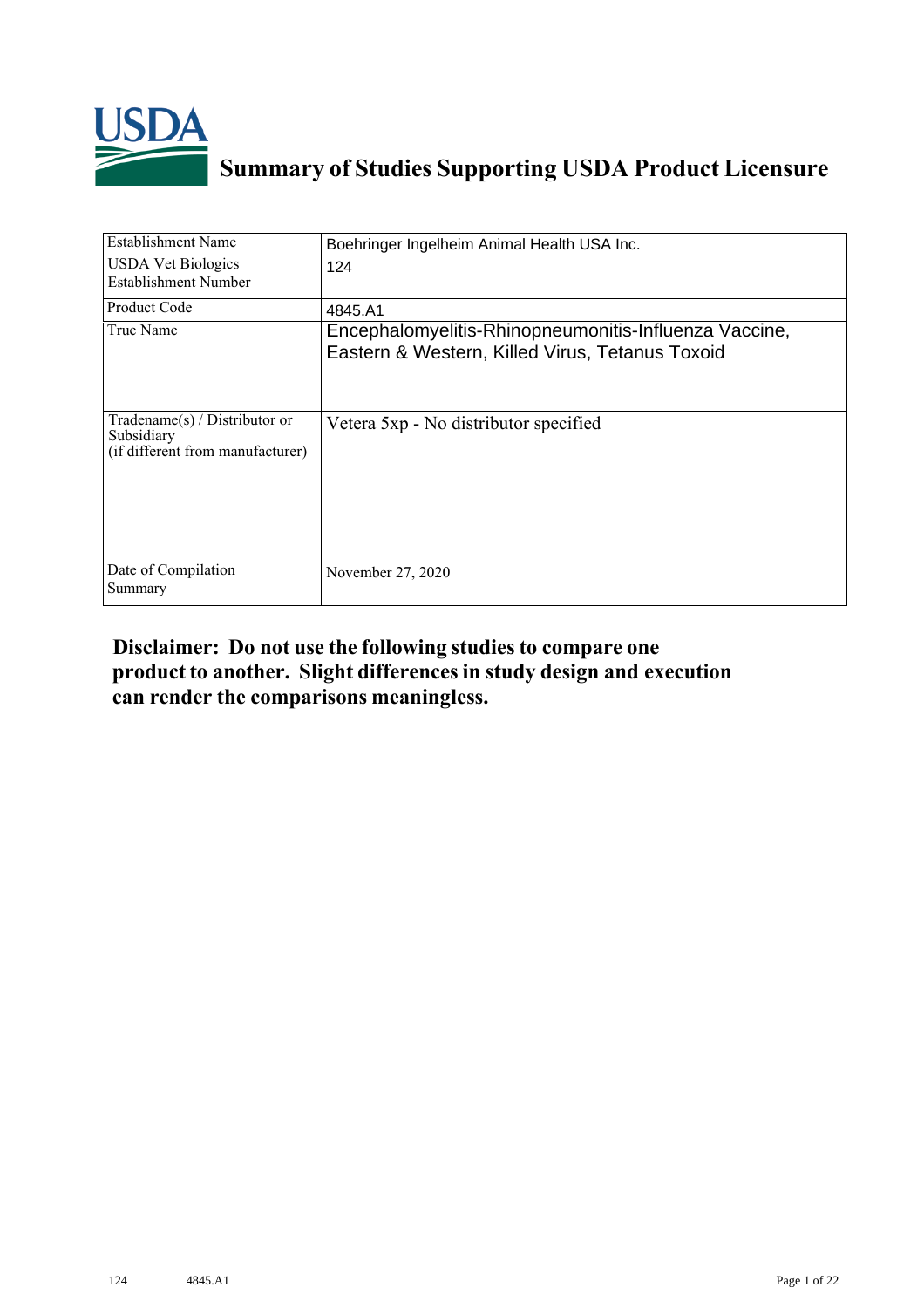| <b>Study Type</b>              | Efficacy                                                                                                                                                                                                                                                          |  |  |  |  |  |  |  |  |  |
|--------------------------------|-------------------------------------------------------------------------------------------------------------------------------------------------------------------------------------------------------------------------------------------------------------------|--|--|--|--|--|--|--|--|--|
| <b>Pertaining to</b>           | Clostridium tetanus                                                                                                                                                                                                                                               |  |  |  |  |  |  |  |  |  |
| <b>Study Purpose</b>           | Demonstration of efficacy against Clostridium tetanus                                                                                                                                                                                                             |  |  |  |  |  |  |  |  |  |
| <b>Product Administration</b>  | One dose, administered intramuscularly                                                                                                                                                                                                                            |  |  |  |  |  |  |  |  |  |
| <b>Study Animals</b>           | 10 guinea pigs (10 vaccinates)                                                                                                                                                                                                                                    |  |  |  |  |  |  |  |  |  |
| <b>Challenge Description</b>   | Not applicable                                                                                                                                                                                                                                                    |  |  |  |  |  |  |  |  |  |
| <b>Interval observed after</b> | Not applicable                                                                                                                                                                                                                                                    |  |  |  |  |  |  |  |  |  |
| challenge                      |                                                                                                                                                                                                                                                                   |  |  |  |  |  |  |  |  |  |
| <b>Results</b>                 | 6 weeks after the injection, vaccinate serum samples were<br>collected and pooled, then tested for antitoxin content by indirect<br>Enzyme-Linked Immunosorbent Assay.<br>A satisfactory value which met the requirements per 9 CFR<br>$113.114(c)$ was achieved. |  |  |  |  |  |  |  |  |  |
| <b>USDA Approval Date</b>      | February 15, 2011                                                                                                                                                                                                                                                 |  |  |  |  |  |  |  |  |  |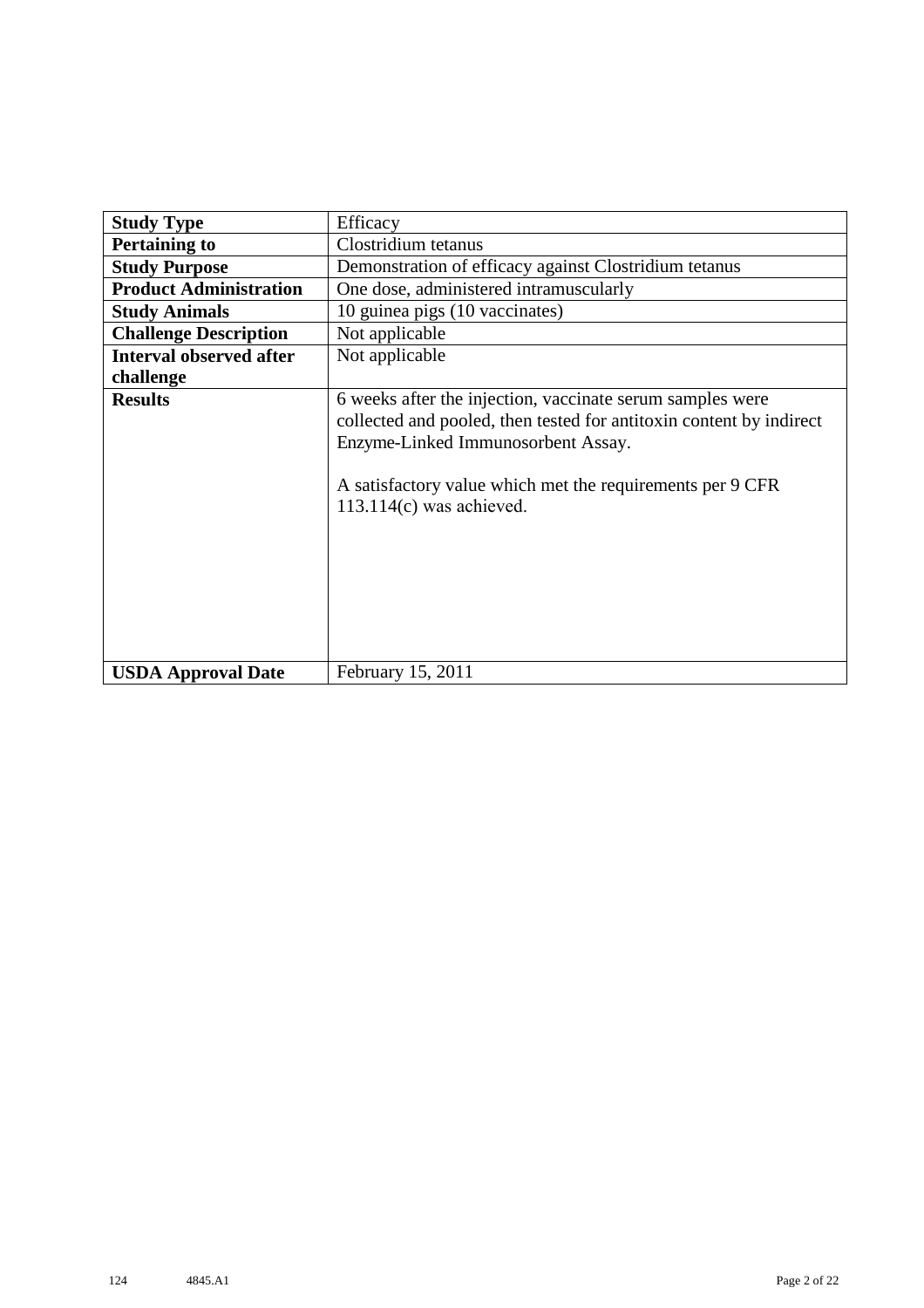| <b>Study Type</b>              | Efficacy                                                                                                                                                                                                                                                                                  |
|--------------------------------|-------------------------------------------------------------------------------------------------------------------------------------------------------------------------------------------------------------------------------------------------------------------------------------------|
| <b>Pertaining to</b>           | Eastern equine encephalomyelitis                                                                                                                                                                                                                                                          |
| <b>Study Purpose</b>           | Demonstration of efficacy against Eastern equine                                                                                                                                                                                                                                          |
|                                | encephalomyelitis                                                                                                                                                                                                                                                                         |
| <b>Product Administration</b>  | Two doses, administered intramuscularly, 14 to 21 days apart                                                                                                                                                                                                                              |
| <b>Study Animals</b>           | 12 guinea pigs (10 vaccinates, 2 controls)                                                                                                                                                                                                                                                |
| <b>Challenge Description</b>   | Not applicable                                                                                                                                                                                                                                                                            |
| <b>Interval observed after</b> | Not applicable                                                                                                                                                                                                                                                                            |
| challenge                      |                                                                                                                                                                                                                                                                                           |
| <b>Results</b>                 | Serum samples were tested by a plaque reduction, serum<br>neutralization test, 14 to 21 days after the second injection.<br>Vaccinates and controls were evaluated in terms of Eastern equine<br>encephalomyelitis per the criteria in 9 CFR 113.207(b) and the<br>requirements were met. |
| <b>USDA Approval Date</b>      | February 15, 2011                                                                                                                                                                                                                                                                         |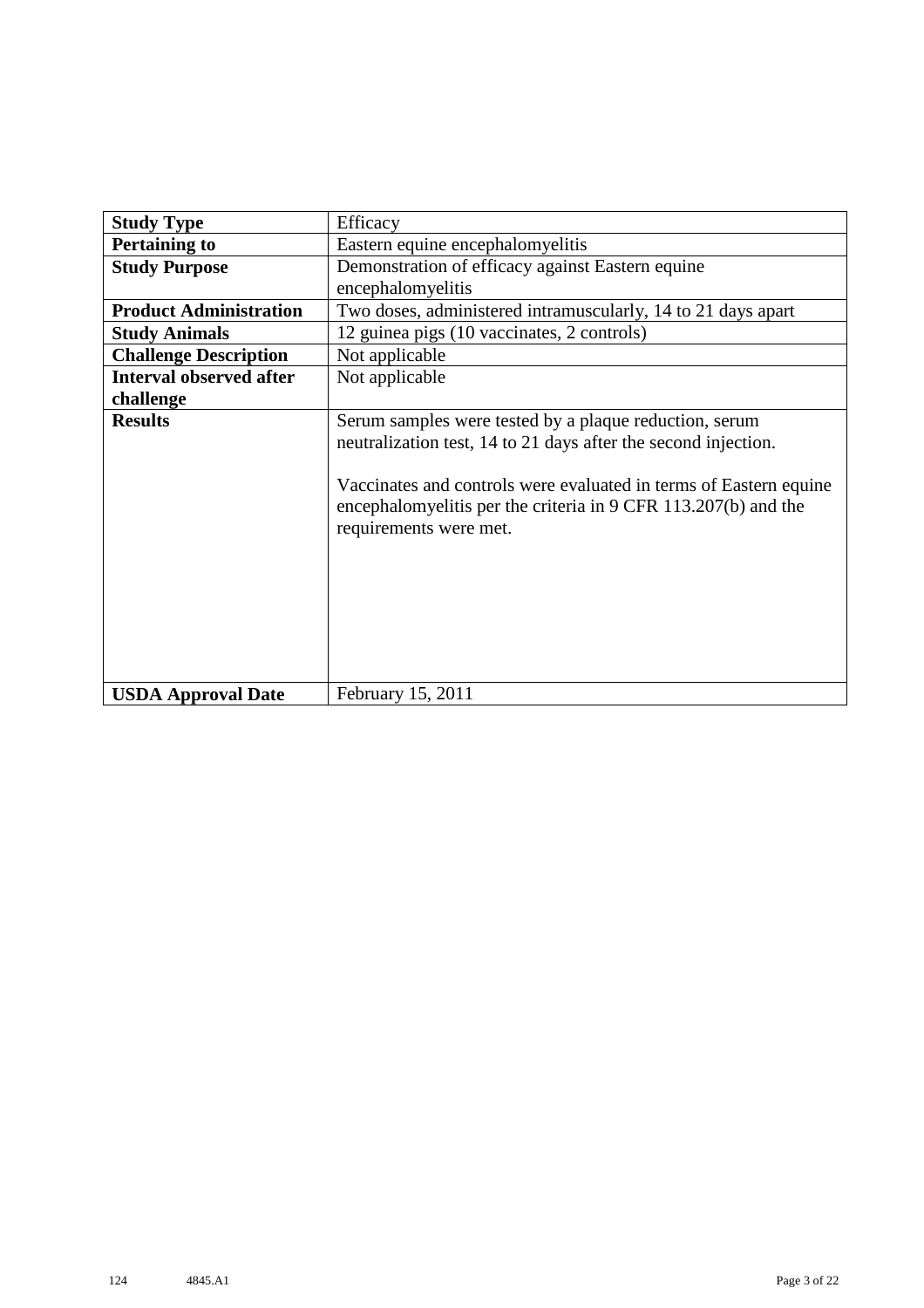| <b>Study Type</b>              | Efficacy                                                                                                                                                                                                                                                                            |
|--------------------------------|-------------------------------------------------------------------------------------------------------------------------------------------------------------------------------------------------------------------------------------------------------------------------------------|
| <b>Pertaining to</b>           | Western equine encephalomyelitis                                                                                                                                                                                                                                                    |
| <b>Study Purpose</b>           | Demonstration of efficacy against Western equine                                                                                                                                                                                                                                    |
|                                | encephalomyelitis                                                                                                                                                                                                                                                                   |
| <b>Product Administration</b>  | Two doses, administered intramuscularly, 14-21 days apart                                                                                                                                                                                                                           |
| <b>Study Animals</b>           | 12 guinea pigs (10 vaccinates, 2 controls)                                                                                                                                                                                                                                          |
| <b>Challenge Description</b>   | Not applicable                                                                                                                                                                                                                                                                      |
| <b>Interval observed after</b> | Not applicable                                                                                                                                                                                                                                                                      |
| challenge                      |                                                                                                                                                                                                                                                                                     |
| <b>Results</b>                 | Serum samples were tested by a plaque reduction, serum<br>neutralization test, 14 days after the second injection.<br>Vaccinates and controls were evaluated in terms of Western equine<br>encephalomyelitis per the criteria in 9 CFR 113.207(b) and the<br>requirements were met. |
| <b>USDA Approval Date</b>      | February 15, 2011                                                                                                                                                                                                                                                                   |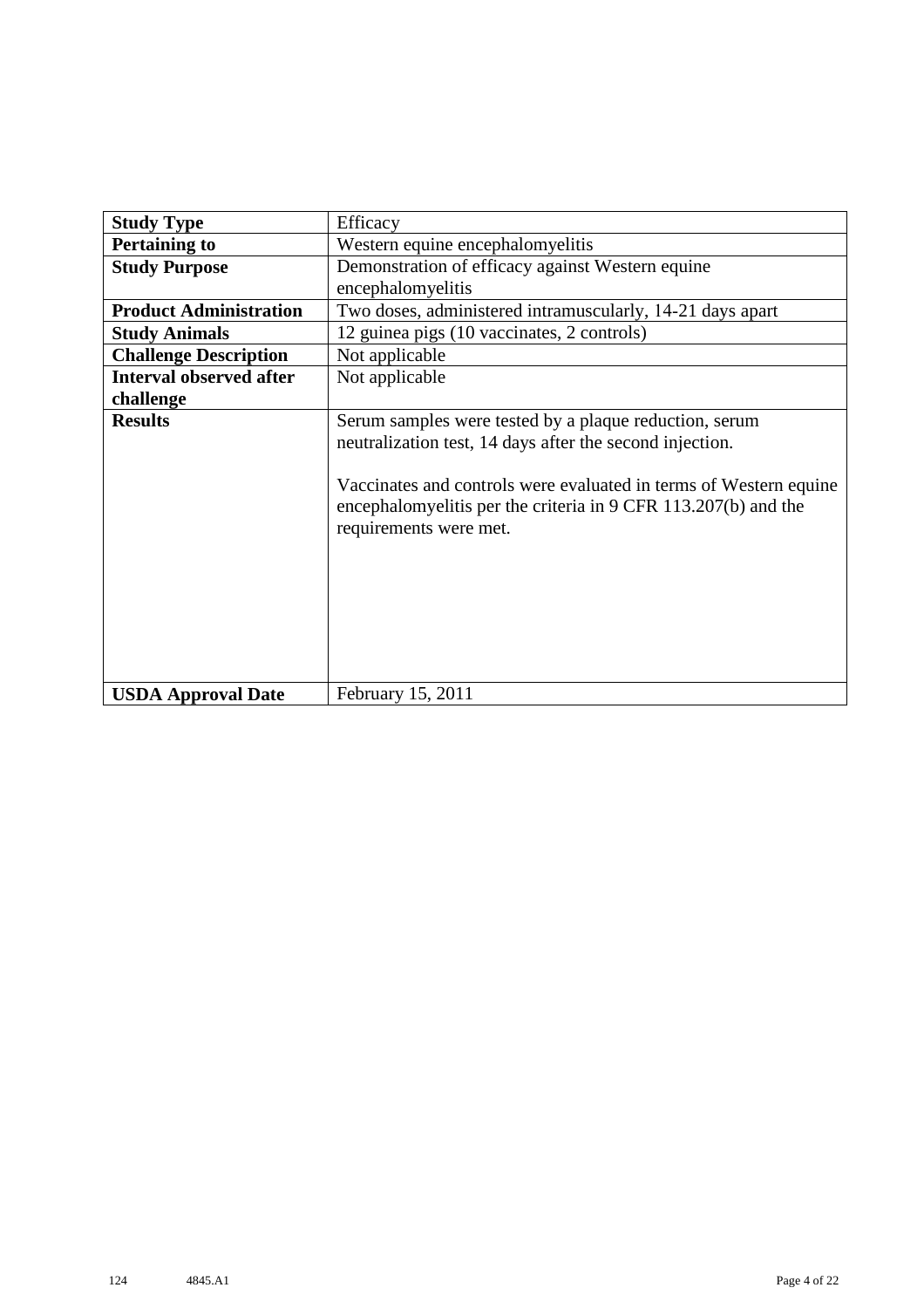| <b>Study Type</b>                           | Efficacy                                                                 |                                                                                                                                                                                                                                                                                                                                                                         |      |                                             |  |  |  |  |  |  |  |  |  |
|---------------------------------------------|--------------------------------------------------------------------------|-------------------------------------------------------------------------------------------------------------------------------------------------------------------------------------------------------------------------------------------------------------------------------------------------------------------------------------------------------------------------|------|---------------------------------------------|--|--|--|--|--|--|--|--|--|
| <b>Pertaining to</b>                        |                                                                          | Equine herpesvirus type 1 (EHV-1)                                                                                                                                                                                                                                                                                                                                       |      |                                             |  |  |  |  |  |  |  |  |  |
| <b>Study Purpose</b>                        | EHV-1                                                                    | Demonstration of efficacy against respiratory disease caused by                                                                                                                                                                                                                                                                                                         |      |                                             |  |  |  |  |  |  |  |  |  |
| <b>Product Administration</b>               |                                                                          | Two doses, administered intramuscularly, 21 days apart                                                                                                                                                                                                                                                                                                                  |      |                                             |  |  |  |  |  |  |  |  |  |
| <b>Study Animals</b>                        |                                                                          | 40 horses (20 vaccinates, 20 controls), 4-5 months of age                                                                                                                                                                                                                                                                                                               |      |                                             |  |  |  |  |  |  |  |  |  |
| <b>Challenge Description</b>                | Equine herpesvirus type 1 administered 15 days post-final<br>vaccination |                                                                                                                                                                                                                                                                                                                                                                         |      |                                             |  |  |  |  |  |  |  |  |  |
| <b>Interval observed after</b><br>challenge |                                                                          | Horses were observed daily for 14 days post-challenge                                                                                                                                                                                                                                                                                                                   |      |                                             |  |  |  |  |  |  |  |  |  |
| <b>Results</b>                              |                                                                          | See raw data on following pages.                                                                                                                                                                                                                                                                                                                                        |      |                                             |  |  |  |  |  |  |  |  |  |
|                                             | Normal<br>Mild<br>Moderate                                               | The horses were assessed for the presence of nasal discharge as<br>signs of respiratory disease. The severity of nasal discharge was<br>classified as "normal", "mild", or "moderate" according to the<br>following classification of the nasal scores.<br><b>MaximumNasal Score</b><br><b>Disease status</b><br>$0$ or $1$<br>$\overline{1.5 \text{ or } 2}$<br>4 or 6 |      |                                             |  |  |  |  |  |  |  |  |  |
|                                             |                                                                          |                                                                                                                                                                                                                                                                                                                                                                         |      | The number of horses in each category were: |  |  |  |  |  |  |  |  |  |
|                                             |                                                                          | <b>Normal</b>                                                                                                                                                                                                                                                                                                                                                           | Mild | <b>Moderate</b>                             |  |  |  |  |  |  |  |  |  |
|                                             | <b>Control</b>                                                           | $\overline{0}$                                                                                                                                                                                                                                                                                                                                                          | 10   | 10                                          |  |  |  |  |  |  |  |  |  |
|                                             | <b>Vaccine</b>                                                           | 3<br>11<br>6                                                                                                                                                                                                                                                                                                                                                            |      |                                             |  |  |  |  |  |  |  |  |  |
| <b>USDA Approval Date</b>                   | <b>January 28, 2009</b>                                                  |                                                                                                                                                                                                                                                                                                                                                                         |      |                                             |  |  |  |  |  |  |  |  |  |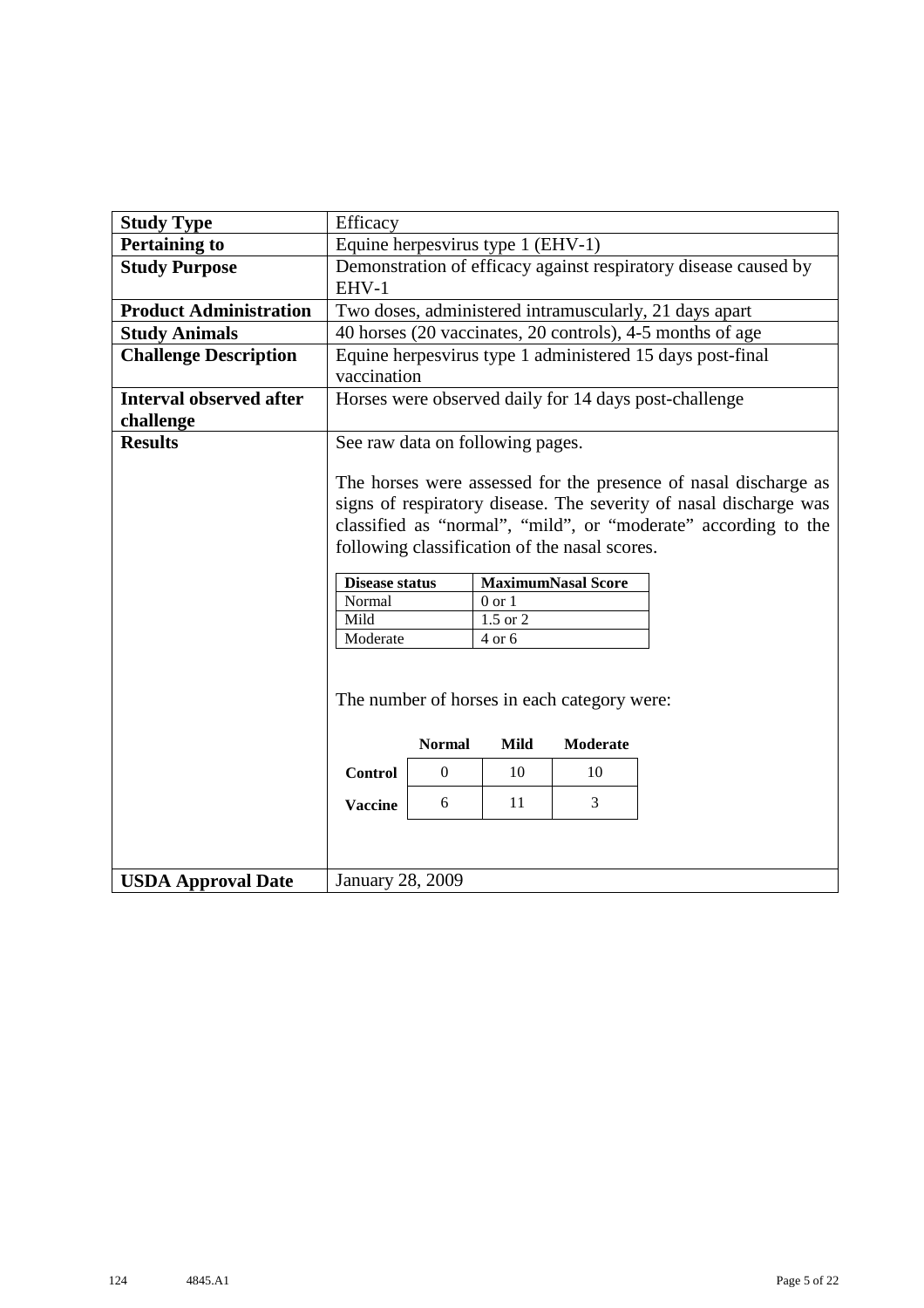#### **Nasal Discharge:**

|                   |                 |          |              |                |                |                         | Day Postchallenge |                  |                  |                  |                  |                  |                  |                  |                  |                |
|-------------------|-----------------|----------|--------------|----------------|----------------|-------------------------|-------------------|------------------|------------------|------------------|------------------|------------------|------------------|------------------|------------------|----------------|
| <b>Treatment</b>  | ID              | $\bf{0}$ | $\mathbf{1}$ | $\overline{2}$ | $\mathbf{3}$   | $\overline{\mathbf{4}}$ | $\overline{5}$    | $\overline{6}$   | $\overline{7}$   | 8                | $\boldsymbol{9}$ | 10               | 11               | 12               | 13               | 14             |
|                   | $\mathbf{1}$    |          |              |                |                | $\overline{1.5}$        |                   |                  | $\overline{1.5}$ | $\overline{1.5}$ | $\mathbf{1}$     | $\overline{1.5}$ |                  |                  |                  |                |
|                   | $\overline{2}$  |          |              |                |                |                         | 1.5               |                  | $\overline{1.5}$ | $\overline{1.5}$ | $\mathbf{1}$     | $\overline{1.5}$ | 1.5              | $\mathbf{1}$     |                  |                |
|                   | $\overline{3}$  |          |              |                |                |                         | $\overline{1.5}$  |                  |                  | $\overline{1.5}$ | $\overline{2}$   |                  |                  | 1.5              |                  |                |
|                   | $\overline{4}$  |          |              | $\mathbf{1}$   |                | $\overline{2}$          | 1.5               |                  | 1.5              | 1.5              | 1.5              | 1.5              |                  |                  |                  | 1.5            |
|                   | $\overline{5}$  |          |              |                | $\overline{2}$ | $\overline{2}$          | $\overline{2}$    | $\mathbf{1}$     | $\overline{4}$   | $\overline{2}$   | $\overline{2}$   | 1.5              | 1.5              |                  | 1.5              |                |
|                   | $\overline{6}$  |          |              | $\mathbf{1}$   |                | $\overline{4}$          | $\overline{6}$    | $\overline{4}$   | $\overline{4}$   | $\overline{4}$   | $\overline{4}$   | $\overline{2}$   | $\overline{2}$   | $\overline{2}$   |                  |                |
|                   | $\overline{7}$  |          |              |                |                | 1.5                     | 1.5               | 1.5              | 1.5              | 1.5              | $\overline{2}$   | $\overline{4}$   | $\mathbf{1}$     |                  | $\mathbf{1}$     | $\mathbf{1}$   |
|                   | $\overline{8}$  |          |              |                |                |                         |                   |                  | 1.5              | $\overline{2}$   | $\overline{2}$   | $\overline{4}$   | $\overline{1.5}$ | $\overline{4}$   | $\overline{2}$   | 1.5            |
|                   | $\overline{9}$  |          |              |                | 1              | 1.5                     | $\overline{1.5}$  | $\overline{1.5}$ | $\overline{1.5}$ | $\overline{1.5}$ | $\overline{2}$   | $\overline{1.5}$ |                  |                  |                  |                |
| <b>Controls</b>   | $\overline{10}$ |          |              | $\mathbf{1}$   |                |                         | $\mathbf{1}$      |                  | 1.5              | 1.5              | $\overline{2}$   | $\overline{4}$   | $\overline{4}$   |                  | 1.5              | 1.5            |
| $(20$ horses)     | 11              |          |              |                |                |                         | 1.5               | 1.5              | $\overline{1.5}$ |                  | $\overline{2}$   |                  | $\overline{1.5}$ | 1.5              | 1.5              |                |
|                   | 12              |          |              |                |                |                         | 1.5               | $\overline{1.5}$ |                  | $\overline{2}$   |                  |                  |                  |                  |                  | 1.5            |
|                   | $\overline{13}$ |          |              |                |                |                         | $\overline{2}$    | $\overline{1.5}$ | $\overline{1.5}$ | $\overline{2}$   | $\overline{2}$   | $\overline{2}$   | 1.5              | $\overline{1.5}$ | $\overline{1.5}$ | $\overline{4}$ |
|                   | 14              |          |              |                | 1.5            | $\mathfrak{2}$          |                   | 1.5              |                  | 1.5              | 1.5              | 1.5              |                  |                  | $\overline{c}$   | $\overline{2}$ |
|                   | $\overline{15}$ |          |              |                | $\mathbf{1}$   | $\overline{2}$          | $\overline{1.5}$  | $\mathbf{1}$     | 1.5              |                  | $\overline{4}$   |                  | $\mathbf{1}$     |                  | $\overline{4}$   | 1.5            |
|                   | $\overline{16}$ |          |              |                |                | 1.5                     | 1.5               | $\overline{2}$   | $\overline{2}$   | $\overline{2}$   | $\overline{2}$   | 1.5              | $\overline{1}$   | 1                | $\overline{4}$   | $\overline{2}$ |
|                   | $\overline{17}$ |          |              |                |                | $\overline{1.5}$        |                   | $\mathbf{1}$     |                  |                  | $\overline{1.5}$ | $\overline{2}$   |                  | 1.5              | $\overline{1.5}$ |                |
|                   | $\overline{18}$ |          |              |                |                |                         | $\mathbf{1}$      | 1.5              | 1.5              | $\overline{4}$   | $\overline{4}$   | $\overline{2}$   | 1.5              | $\overline{4}$   | 1.5              | $\overline{2}$ |
|                   | $\overline{19}$ |          |              |                | 1              | $\sqrt{2}$              | 1.5               |                  | 1.5              | $\overline{2}$   | $\overline{4}$   | $\mathbf{1}$     | 1.5              |                  | 1                |                |
|                   | $\overline{20}$ |          |              |                |                |                         | $\overline{1.5}$  | 1.5              | $\overline{2}$   | 1.5              | $\overline{2}$   |                  |                  |                  | 1.5              |                |
|                   | $\mathbf{1}$    |          |              |                |                | $\mathbf{1}$            |                   | $\mathbf{1}$     |                  |                  |                  | 1.5              |                  |                  |                  |                |
|                   | $\overline{2}$  |          |              |                | $\mathbf{1}$   |                         |                   |                  |                  |                  |                  |                  |                  |                  |                  |                |
|                   | $\overline{3}$  |          |              |                |                |                         | $\mathbf{1}$      | 1.5              | $\overline{4}$   |                  | 1.5              | 1.5              |                  |                  | $\mathbf{1}$     |                |
|                   | $\overline{4}$  |          |              |                | 1              |                         |                   |                  |                  |                  | $\overline{2}$   | $\mathbf{1}$     |                  |                  |                  |                |
|                   | $\overline{5}$  |          |              |                | $\mathbf{1}$   |                         |                   |                  | $\mathbf{1}$     | $\mathbf{1}$     |                  |                  |                  |                  |                  |                |
|                   | $\sqrt{6}$      |          |              |                | $\mathbf{1}$   | 1.5                     |                   |                  |                  |                  |                  | $\overline{1.5}$ | $\overline{2}$   | $\mathfrak{D}$   | $\overline{2}$   | 1.5            |
|                   | $\overline{7}$  |          |              |                |                |                         |                   | $\overline{2}$   |                  |                  |                  |                  | 1.5              |                  |                  |                |
|                   | 8               |          |              |                |                |                         |                   |                  |                  |                  |                  |                  |                  |                  |                  |                |
|                   | $\overline{9}$  |          |              |                |                | $\sqrt{2}$              | 1.5               | $\sqrt{2}$       | $\sqrt{2}$       | 6                | $\sqrt{2}$       | 1.5              |                  | 1.5              | $\overline{4}$   | $\sqrt{2}$     |
| <b>Vaccinates</b> | $10\,$          |          |              |                |                |                         |                   |                  | $\mathbf{1}$     |                  |                  |                  | 1                | $\overline{1.5}$ |                  |                |
| $(20$ horses)     | 11              |          |              |                | $\mathbf{1}$   |                         | 1.5               |                  | $\overline{2}$   | $\overline{2}$   | 1                | $\overline{1.5}$ |                  |                  |                  |                |
|                   | 12              |          |              |                | $\mathbf{1}$   |                         | $\overline{1.5}$  | $\overline{2}$   | 1.5              | $\overline{2}$   | $\overline{2}$   | $\overline{2}$   |                  | $\overline{2}$   | $\overline{2}$   | 1.5            |
|                   | 13              |          |              |                | 1.5            |                         |                   |                  |                  |                  | 1.5              | 1.5              |                  |                  | 1.5              | 1.5            |
|                   | 14              |          |              |                |                |                         |                   | $\mathbf{1}$     | $\mathbf{1}$     |                  |                  | $\mathbf{1}$     |                  |                  | 1.5              |                |
|                   | $\overline{15}$ |          |              |                | $\mathbf{1}$   |                         |                   |                  |                  |                  |                  |                  |                  |                  |                  |                |
|                   | $\overline{16}$ |          |              |                | $\mathbf{1}$   |                         | 1.5               | 1.5              | 1                |                  |                  | $1.\overline{5}$ |                  |                  |                  |                |
|                   | 17              |          |              |                |                |                         |                   |                  |                  |                  |                  |                  |                  |                  |                  |                |
|                   | 18              |          |              |                |                |                         | $\mathbf{1}$      |                  |                  | 1.5              |                  | 1.5              |                  |                  |                  |                |
|                   | 19              |          |              |                |                |                         |                   |                  |                  |                  |                  |                  |                  |                  | 6                | $\sqrt{2}$     |
|                   | $\overline{20}$ |          |              |                |                |                         |                   |                  |                  |                  |                  |                  |                  |                  |                  |                |

#### Day Postchallenge

#### **Scoring:**

Blank is  $0 = none$ ;

1 = slight serous, as may be observed in both normal and diseased horses;

- $1.5$  = very slight mucopurulent discharge;
- $2 =$  moderate clear serous discharge, or slight mucopurulent discharge;
- 3 = abundant serous discharge;
- 4 = moderate mucopurulent discharge;
- = heavy mucopurulent discharge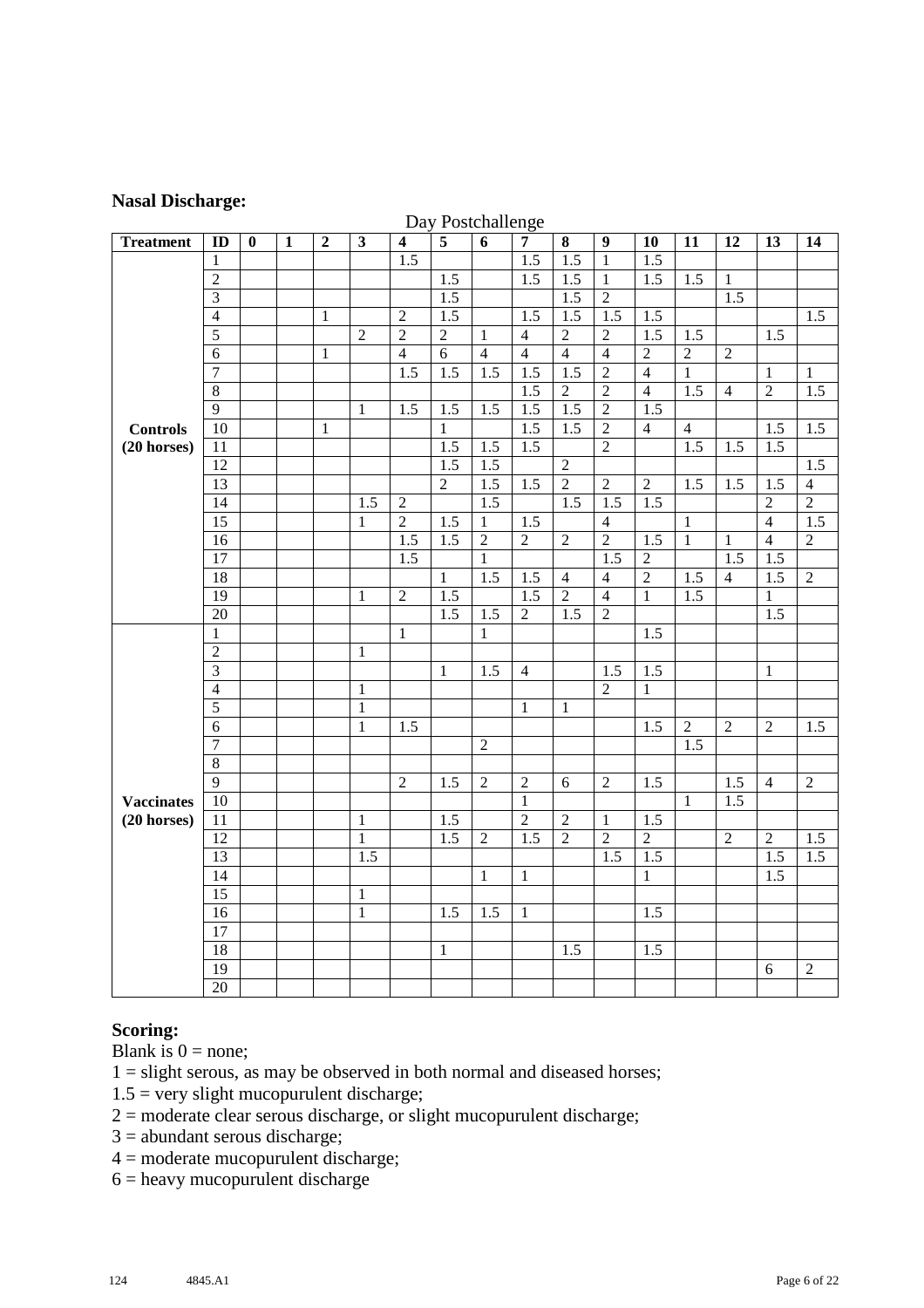| <b>Study Type</b>                           | Efficacy                                                                                                                                                                                                                                                                                                                          |                |                |  |  |  |  |  |  |  |  |  |
|---------------------------------------------|-----------------------------------------------------------------------------------------------------------------------------------------------------------------------------------------------------------------------------------------------------------------------------------------------------------------------------------|----------------|----------------|--|--|--|--|--|--|--|--|--|
| <b>Pertaining to</b>                        | Equine herpesvirus type 4 (EHV-4)                                                                                                                                                                                                                                                                                                 |                |                |  |  |  |  |  |  |  |  |  |
| <b>Study Purpose</b>                        | Demonstration of efficacy against respiratory disease caused by<br>EHV-4<br>Two doses, administered intramuscularly, 21 days apart                                                                                                                                                                                                |                |                |  |  |  |  |  |  |  |  |  |
| <b>Product Administration</b>               |                                                                                                                                                                                                                                                                                                                                   |                |                |  |  |  |  |  |  |  |  |  |
| <b>Study Animals</b>                        | 40 horses (20 vaccinates, 20 controls), 4 months of age                                                                                                                                                                                                                                                                           |                |                |  |  |  |  |  |  |  |  |  |
| <b>Challenge Description</b>                | Equine herpresvirus type 4 administered 14 days post-final<br>vaccination                                                                                                                                                                                                                                                         |                |                |  |  |  |  |  |  |  |  |  |
| <b>Interval observed after</b><br>challenge | Horses were observed daily for 14 days post-challenge                                                                                                                                                                                                                                                                             |                |                |  |  |  |  |  |  |  |  |  |
| <b>Results</b>                              | See raw data on following pages.                                                                                                                                                                                                                                                                                                  |                |                |  |  |  |  |  |  |  |  |  |
|                                             | The horses were assessed for the presence of nasal and ocular<br>discharge as signs of respiratory disease. The severity of the<br>combined findings (nasal and ocular discharge) were classified as<br>"mild" or "moderate" according to the following classification:                                                           |                |                |  |  |  |  |  |  |  |  |  |
|                                             | <b>Nasal score</b><br>Ocular<br><b>Disease status</b>                                                                                                                                                                                                                                                                             |                |                |  |  |  |  |  |  |  |  |  |
|                                             |                                                                                                                                                                                                                                                                                                                                   |                | score          |  |  |  |  |  |  |  |  |  |
|                                             | Normal $= 0$                                                                                                                                                                                                                                                                                                                      | $0$ or $1$     | $0$ or $1$     |  |  |  |  |  |  |  |  |  |
|                                             | $Mild = 1$                                                                                                                                                                                                                                                                                                                        | $0$ or $1$     | $\overline{2}$ |  |  |  |  |  |  |  |  |  |
|                                             | $Mild = 1$                                                                                                                                                                                                                                                                                                                        | $1.5, 2,$ or 3 | any            |  |  |  |  |  |  |  |  |  |
|                                             | $Modernate = 2$                                                                                                                                                                                                                                                                                                                   | 4 or 6         | any            |  |  |  |  |  |  |  |  |  |
|                                             | Moderate respiratory disease was observed in 8/20 placebo<br>controls and 1/20 vaccinated horse, and mild disease was observed<br>in 12/20 placebo controls and 17/20 vaccinated horses.<br>None of the placebo controls remained healthy following<br>challenge, whereas 2 vaccinates showed no signs of respiratory<br>disease. |                |                |  |  |  |  |  |  |  |  |  |
| <b>USDA Approval Date</b>                   | May 31, 2011                                                                                                                                                                                                                                                                                                                      |                |                |  |  |  |  |  |  |  |  |  |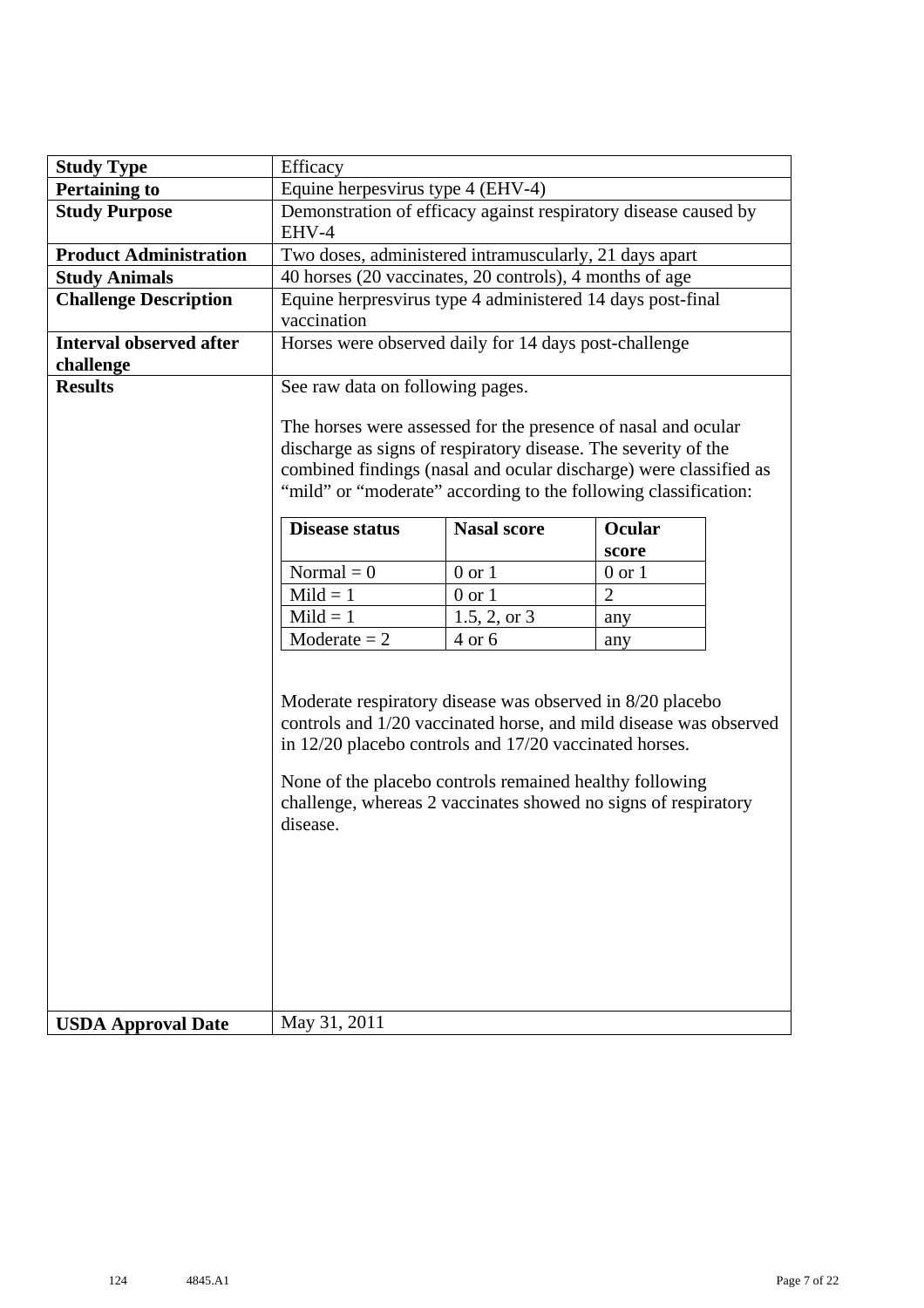#### **Ocular Discharge:**

| Treatment  | Animal                  | $\bf{0}$ | $\overline{1}$ | $\overline{2}$ | 3              | $\overline{4}$ | 5              | $\overline{6}$ | $\overline{7}$ | $\overline{\mathbf{8}}$ | 9              | 10             | 11             | 12             | 13             | 14             |
|------------|-------------------------|----------|----------------|----------------|----------------|----------------|----------------|----------------|----------------|-------------------------|----------------|----------------|----------------|----------------|----------------|----------------|
|            | 1                       |          |                |                |                |                |                |                | $\overline{2}$ |                         | $\overline{2}$ | $\overline{2}$ | $\overline{2}$ |                | $\overline{2}$ | $\overline{2}$ |
| I          | $\overline{2}$          |          |                |                | $\overline{2}$ | $\overline{2}$ | $\overline{2}$ | $\overline{2}$ | $\overline{2}$ | $\overline{2}$          | $\overline{2}$ | $\overline{2}$ | $\overline{2}$ | $\overline{2}$ | $\overline{2}$ |                |
|            | 3                       |          |                |                | $\overline{2}$ | $\overline{2}$ |                | $\overline{2}$ | $\overline{2}$ | $\overline{2}$          |                | $\overline{2}$ | $\overline{2}$ | $\overline{2}$ | $\overline{2}$ | $\overline{2}$ |
|            | $\overline{4}$          |          |                |                | $\overline{2}$ | $\overline{2}$ | $\overline{2}$ | $\overline{2}$ | $\overline{2}$ |                         | 2              | $\overline{2}$ | $\overline{2}$ |                | $\overline{2}$ |                |
|            | 5                       |          |                |                |                | $\overline{2}$ |                |                |                |                         | $\overline{2}$ |                |                | $\overline{2}$ | $\overline{2}$ | $\overline{2}$ |
|            | $\overline{6}$          |          |                |                | $\overline{2}$ |                | $\overline{2}$ | $\overline{2}$ | $\overline{2}$ | $\overline{2}$          | $\overline{2}$ | $\overline{2}$ | $\overline{2}$ | $\overline{2}$ | $\overline{2}$ |                |
|            | 7                       |          |                |                |                | $\overline{2}$ | $\overline{2}$ | $\overline{2}$ | $\overline{2}$ | $\overline{2}$          | $\overline{2}$ | $\overline{2}$ |                | $\overline{2}$ |                | $\overline{2}$ |
|            | $\overline{\mathbf{g}}$ |          |                |                | $\overline{2}$ |                | $\overline{2}$ | $\overline{2}$ |                | $\overline{2}$          |                |                |                |                |                |                |
|            | 9                       |          |                |                | $\overline{2}$ | $\overline{2}$ | $\overline{2}$ | $\overline{2}$ | $\overline{2}$ | $\overline{2}$          | 2              | 2              | 2              | 2              | 2              | $\overline{2}$ |
| Controls   | 10                      |          |                |                | $\overline{2}$ | $\overline{2}$ | $\overline{2}$ | $\overline{2}$ | $\overline{2}$ | $\overline{2}$          |                | $\overline{2}$ | $\overline{2}$ | $\overline{2}$ | $\overline{2}$ |                |
|            | 11                      |          |                |                | $\overline{2}$ | $\overline{2}$ | $\overline{2}$ | $\overline{2}$ | $\overline{2}$ | $\overline{2}$          | $\overline{2}$ | $\overline{2}$ | $\overline{2}$ | $\overline{2}$ | $\overline{2}$ | $\overline{2}$ |
|            | 12                      |          |                |                |                |                |                |                |                |                         |                |                | $\overline{2}$ |                | $\overline{2}$ |                |
|            | 13                      |          |                |                |                |                |                |                |                |                         |                |                |                |                |                |                |
|            | 14                      |          |                |                | $\overline{2}$ | $\overline{2}$ | $\overline{2}$ | $\overline{2}$ | $\overline{2}$ |                         | $\overline{2}$ | $\overline{2}$ | $\overline{2}$ | $\overline{2}$ |                | 2              |
|            | 15                      |          |                |                |                | $\overline{2}$ | $\overline{2}$ | $\overline{2}$ |                | $\overline{2}$          | $\overline{2}$ | $\overline{2}$ | $\overline{2}$ |                |                |                |
|            | 16                      |          |                |                |                |                |                | $\overline{2}$ |                | $\overline{2}$          | $\overline{2}$ | $\overline{2}$ | $\overline{2}$ |                |                |                |
|            | 17                      |          |                |                |                | $\overline{2}$ |                | $\overline{2}$ |                | $\overline{2}$          | $\overline{2}$ | $\overline{2}$ | $\overline{2}$ | $\overline{2}$ | $\overline{2}$ | $\overline{2}$ |
|            | 18                      |          |                |                | $\overline{2}$ | $\overline{2}$ | $\overline{2}$ | $\overline{2}$ | $\overline{2}$ | $\overline{2}$          | $\overline{2}$ | $\overline{2}$ | $\overline{2}$ | $\overline{2}$ |                |                |
|            | 19                      |          |                |                | $\overline{2}$ | $\overline{2}$ | $\overline{2}$ | $\overline{2}$ |                |                         | $\overline{2}$ |                |                |                | $\overline{2}$ | $\overline{2}$ |
|            | 20                      |          |                |                | $\overline{2}$ | $\overline{2}$ | $\overline{2}$ | $\overline{2}$ | $\overline{2}$ | $\overline{2}$          | $\overline{2}$ | 2              |                |                |                |                |
|            | $\mathbbm{1}$           |          |                |                |                |                |                |                |                |                         |                | $\overline{2}$ | $\overline{2}$ | $\overline{2}$ |                |                |
|            | $\overline{2}$          |          |                |                |                | $\overline{2}$ |                |                |                |                         |                |                |                |                |                |                |
|            | 3                       |          |                |                |                |                | $\overline{2}$ |                | $\overline{2}$ | $\overline{c}$          |                |                |                | $\overline{2}$ | $\overline{2}$ | $\overline{2}$ |
|            | $\overline{4}$          |          |                |                | $\overline{2}$ |                |                | $\overline{2}$ |                |                         | 2              |                |                |                |                |                |
|            | 5                       |          |                |                |                |                |                |                | 2              |                         |                |                |                |                |                | 2              |
|            | 6                       |          |                |                |                |                |                |                |                | $\overline{2}$          | $\overline{2}$ |                |                |                |                |                |
|            | 7                       |          |                |                |                |                | $\overline{2}$ | $\overline{2}$ |                |                         |                |                |                |                |                |                |
|            | $\overline{\textbf{g}}$ |          |                |                |                | $\overline{2}$ | $\overline{2}$ | $\overline{2}$ | $\overline{2}$ |                         | 2              |                |                |                |                |                |
|            | 9                       |          |                |                |                |                |                |                |                |                         |                |                |                |                |                | $\overline{2}$ |
| Vaccinates | 10                      |          |                |                |                |                |                | $\overline{2}$ |                |                         |                |                | $\overline{2}$ |                | 2              | $\overline{2}$ |
|            | 11                      |          |                |                |                |                |                |                |                |                         |                |                |                |                |                |                |
|            | 12                      |          |                |                |                |                |                |                |                |                         | $\overline{2}$ | 2              | 2              |                |                | $\overline{2}$ |
|            | 13                      |          |                |                |                | $\overline{2}$ | $\overline{2}$ |                | $\overline{2}$ |                         |                |                |                | $\overline{2}$ | $\overline{2}$ | $\overline{2}$ |
|            | 14                      |          |                |                |                |                |                |                |                |                         |                |                |                |                |                |                |
|            | 15                      |          |                |                |                |                | $\overline{2}$ | $\overline{2}$ |                |                         |                |                |                |                |                |                |
|            | 16                      |          |                |                |                |                |                |                |                |                         |                |                |                |                |                |                |
|            | 17                      |          |                |                | $\overline{2}$ |                |                | $\overline{2}$ | 2              | $\overline{c}$          |                | $\overline{2}$ |                | 2              | 2              | 2              |
|            | 18                      |          |                |                |                |                |                |                |                | $\overline{2}$          |                | $\overline{2}$ |                | $\overline{2}$ | 2              |                |
|            | 19                      |          |                |                |                |                |                |                |                |                         |                |                |                |                |                |                |
|            | 20                      |          |                |                |                |                |                |                |                |                         |                |                |                |                |                |                |

#### Dav Postchallenge

### **Scoring:**

Blank is 0=none 1=mild or moderate 2=severe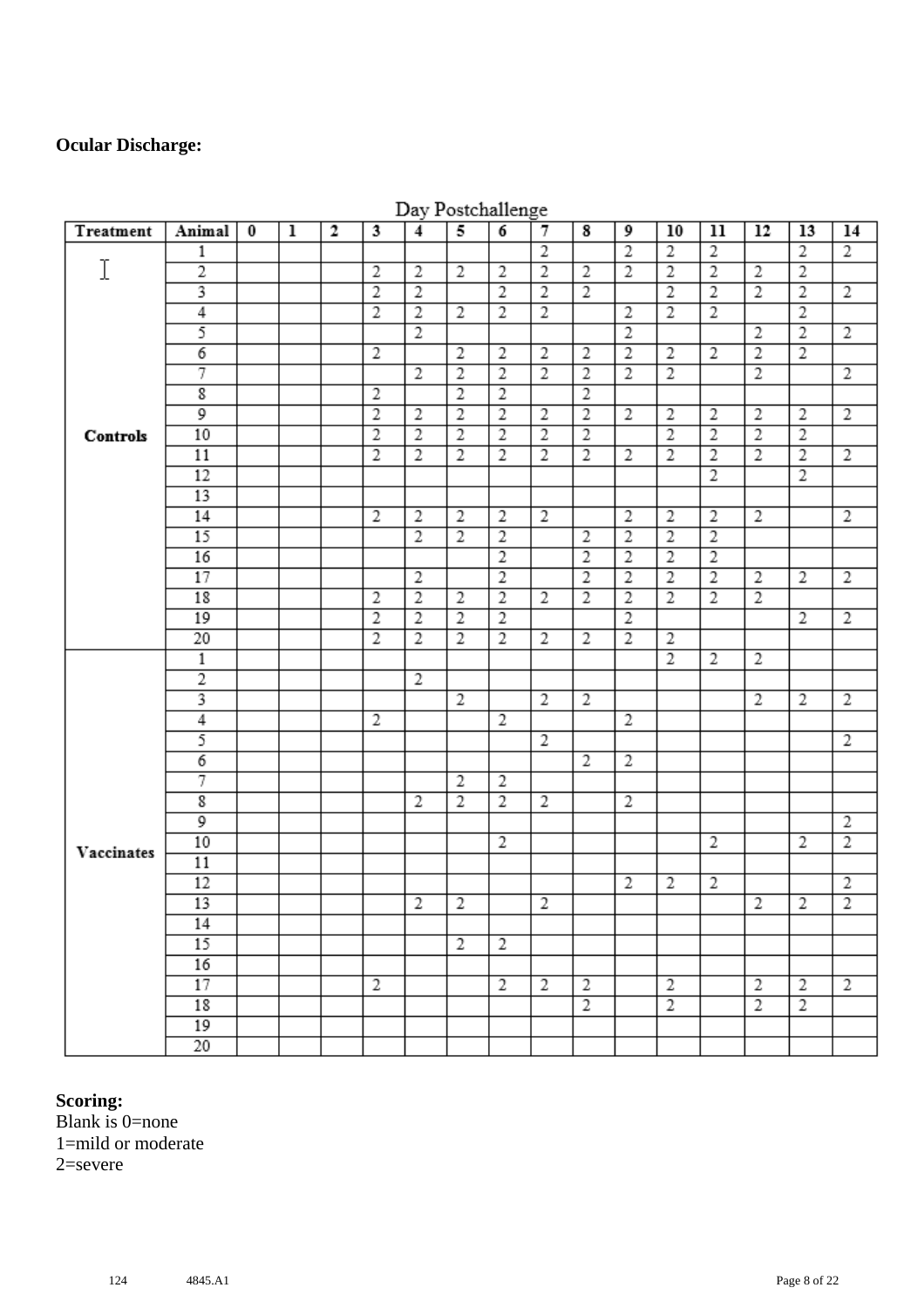#### **Nasal Discharge:** Day Postchallenge

|            |                         |          |   |              |                         | Day Postchallenge |                         |                         |                         |                |                         |                         |                         |                         |                         |                |
|------------|-------------------------|----------|---|--------------|-------------------------|-------------------|-------------------------|-------------------------|-------------------------|----------------|-------------------------|-------------------------|-------------------------|-------------------------|-------------------------|----------------|
| Treatment  | Animal                  | $\bf{0}$ | ı | $\mathbf{2}$ | $\overline{\mathbf{3}}$ | $\overline{4}$    | 5                       | 6                       | 7                       | 8              | 9                       | 10                      | 11                      | 12                      | 13                      | 14             |
|            | 1                       |          |   |              | $\overline{1}$          | $\overline{1}$    |                         |                         | $\overline{1}$          | $\overline{2}$ | 3                       |                         | 3                       |                         | 3                       |                |
|            | $\overline{2}$          |          |   |              | $\overline{2}$          | 3                 | 3                       | $\overline{2}$          | $\overline{2}$          | 3              | 3                       | 2                       | $\overline{4}$          | $\overline{\mathbf{3}}$ | $\overline{\mathbf{3}}$ | $\overline{2}$ |
|            | 3                       |          |   |              |                         | 3                 |                         | $\overline{2}$          | 4                       |                |                         | 3                       | $\overline{3}$          | $\overline{2}$          | $\overline{2}$          |                |
|            | $\overline{4}$          |          |   |              |                         | $\overline{4}$    | $\overline{4}$          |                         |                         | 4              | 3                       |                         |                         |                         | $\overline{2}$          | $\overline{2}$ |
|            | 5                       |          |   |              |                         | $\overline{2}$    |                         | $\overline{\mathbf{3}}$ | 3                       |                | 3                       | $\overline{2}$          | $\overline{2}$          |                         | $\overline{2}$          | 3              |
|            | $\overline{6}$          |          |   |              |                         |                   | $\overline{\mathbf{3}}$ |                         | $\overline{2}$          | $\overline{4}$ | 3                       | $\overline{3}$          | $\overline{2}$          | $\overline{3}$          | $\overline{2}$          |                |
|            | 7                       |          |   |              | $\mathbf{1}$            | $\overline{2}$    | $\mathbf{1}$            | $\overline{2}$          | $\overline{2}$          | $\overline{2}$ | $\overline{2}$          | $\overline{3}$          | $\overline{2}$          |                         | $\overline{2}$          | $\overline{2}$ |
|            | $\overline{\mathbf{g}}$ |          |   |              |                         |                   |                         |                         | $\overline{2}$          |                | $\overline{2}$          |                         |                         |                         |                         |                |
|            | 9                       |          |   |              |                         |                   |                         | $\overline{2}$          | $\overline{2}$          | 3              | $\overline{2}$          | $\overline{2}$          | 2                       | 3                       |                         |                |
| Controls   | 10                      |          |   |              | 3                       | 4                 | 3                       |                         |                         | $\overline{2}$ |                         | $\overline{2}$          | $\overline{2}$          | $\overline{2}$          | $\overline{2}$          | $\overline{2}$ |
|            | 11                      |          |   |              |                         |                   |                         |                         |                         |                |                         |                         |                         |                         |                         | $\mathbf{1}$   |
|            | 12                      |          |   |              |                         |                   | $\overline{\mathbf{3}}$ |                         | $\overline{2}$          | 2              | $\overline{2}$          |                         |                         |                         | 3                       | 3              |
|            | 13                      |          |   |              |                         | 3                 | $\overline{2}$          | $\overline{2}$          | $\overline{2}$          | $\overline{2}$ | $\overline{1}$          | $\overline{2}$          | $\overline{2}$          |                         |                         |                |
|            | 14                      |          |   |              | $\overline{2}$          | 3                 | $\overline{4}$          | $\overline{4}$          | $\overline{2}$          | $\overline{4}$ | $\overline{2}$          | $\overline{4}$          | $\overline{\mathbf{3}}$ | 4                       | 3                       |                |
|            | 15                      |          |   |              | 1                       |                   | 3                       | 3                       | 3                       | 3              |                         | 3                       | 3                       |                         |                         | $\overline{2}$ |
|            | 16                      |          |   |              | 3                       | 3                 | 3                       | 4                       | $\overline{2}$          | 4              | 4                       | 3                       | 4                       | $\overline{2}$          | $\overline{2}$          | $\overline{2}$ |
|            | 17                      |          |   |              |                         | $\overline{1}$    |                         | $\overline{2}$          | $\overline{2}$          | 3              | $\overline{2}$          |                         | 3                       | 3                       |                         |                |
|            | 18                      |          |   |              | 2                       |                   | 3                       | 3                       | $\overline{2}$          | $\overline{2}$ | $\overline{2}$          | $\overline{2}$          | 3                       | $\overline{2}$          | $\overline{2}$          | $\overline{2}$ |
|            | 19                      |          |   |              |                         |                   | 1                       | $\overline{4}$          | $\overline{2}$          | 3              |                         | 3                       |                         |                         | $\overline{2}$          |                |
|            | 20                      |          |   |              | 2                       |                   |                         | $\overline{2}$          | $\overline{2}$          |                | 3                       |                         | 2                       | $\overline{2}$          | $\overline{2}$          |                |
|            | $\mathbf{1}$            |          |   |              |                         |                   |                         |                         | $\overline{2}$          |                |                         |                         |                         | $\overline{2}$          |                         |                |
|            | $\overline{2}$          |          |   |              |                         |                   |                         |                         |                         |                |                         |                         |                         |                         |                         |                |
|            |                         |          |   |              |                         |                   |                         |                         |                         | 1              | 2                       |                         |                         |                         | 3                       |                |
|            | $\overline{4}$          |          |   |              | 1                       |                   |                         |                         |                         |                |                         |                         |                         |                         |                         |                |
|            | 5                       |          |   |              |                         |                   |                         |                         | 2                       |                |                         |                         | 3                       |                         |                         | 2              |
|            | $\overline{6}$          |          |   |              |                         |                   |                         |                         |                         |                | $\overline{\mathbf{3}}$ |                         |                         |                         |                         |                |
|            | 7                       |          |   |              |                         | 1                 |                         |                         |                         |                |                         |                         |                         |                         |                         |                |
|            | $\overline{\mathbf{g}}$ |          |   |              |                         |                   |                         | $\overline{2}$          | 3                       | 1              |                         |                         |                         |                         |                         |                |
|            | $\overline{9}$          |          |   |              |                         |                   |                         |                         |                         |                |                         | $\mathbf{1}$            |                         |                         |                         | 2              |
| Vaccinates | 10                      |          |   |              |                         |                   |                         |                         |                         |                | $\overline{\mathbf{3}}$ |                         | $\overline{2}$          |                         |                         |                |
|            | 11                      |          |   |              |                         |                   |                         |                         | 2                       |                |                         |                         |                         |                         |                         |                |
|            | 12                      |          |   |              |                         |                   |                         |                         | 3                       | $\overline{2}$ | 3                       | 1                       | 3                       |                         |                         | $\overline{2}$ |
|            | 13                      |          |   |              |                         |                   |                         | $\mathbf{1}$            | $\overline{\mathbf{3}}$ |                |                         |                         | $\overline{2}$          | 2                       | $\overline{2}$          |                |
|            | 14                      |          |   |              |                         |                   |                         |                         |                         | $\overline{2}$ |                         |                         |                         | $\overline{2}$          |                         |                |
|            | 15                      |          |   |              |                         |                   |                         |                         | $\overline{2}$          |                |                         |                         |                         |                         |                         |                |
|            | 16                      |          |   |              |                         |                   |                         |                         |                         |                |                         | $\mathbf{1}$            |                         |                         |                         |                |
|            | 17                      |          |   |              | $\overline{2}$          |                   |                         |                         |                         | 3              |                         |                         |                         | 3                       | $\overline{2}$          |                |
|            | 18                      |          |   |              |                         |                   |                         |                         |                         | $\overline{4}$ | 2                       |                         | 2                       |                         | $\overline{2}$          |                |
|            | 19                      |          |   |              |                         |                   |                         |                         |                         |                |                         |                         |                         |                         |                         |                |
|            | $\overline{20}$         |          |   |              |                         |                   |                         |                         | $\overline{2}$          |                |                         | $\overline{\mathbf{3}}$ | $\overline{\mathbf{3}}$ |                         |                         |                |

#### $\mathbf{r}$  $\sim$  1  $\sim$  11

#### **Scoring:**

Blank is  $0 =$  none

 $1 =$  slight clear serous, as may be observed in both normal and diseased horses;

 $1.5$  = very slight mucopurulent discharge, one or both nostrils;

 $2 =$  moderate clear serous discharge, easily seen in one or both nostrils;

3 = abundant clear serous discharge typically seen only in diseased horses;

 $4 =$  moderately mucopurulent, in large quantities in both nostrils;

5 = heavy mucopurulent discharge in large amounts in both nostrils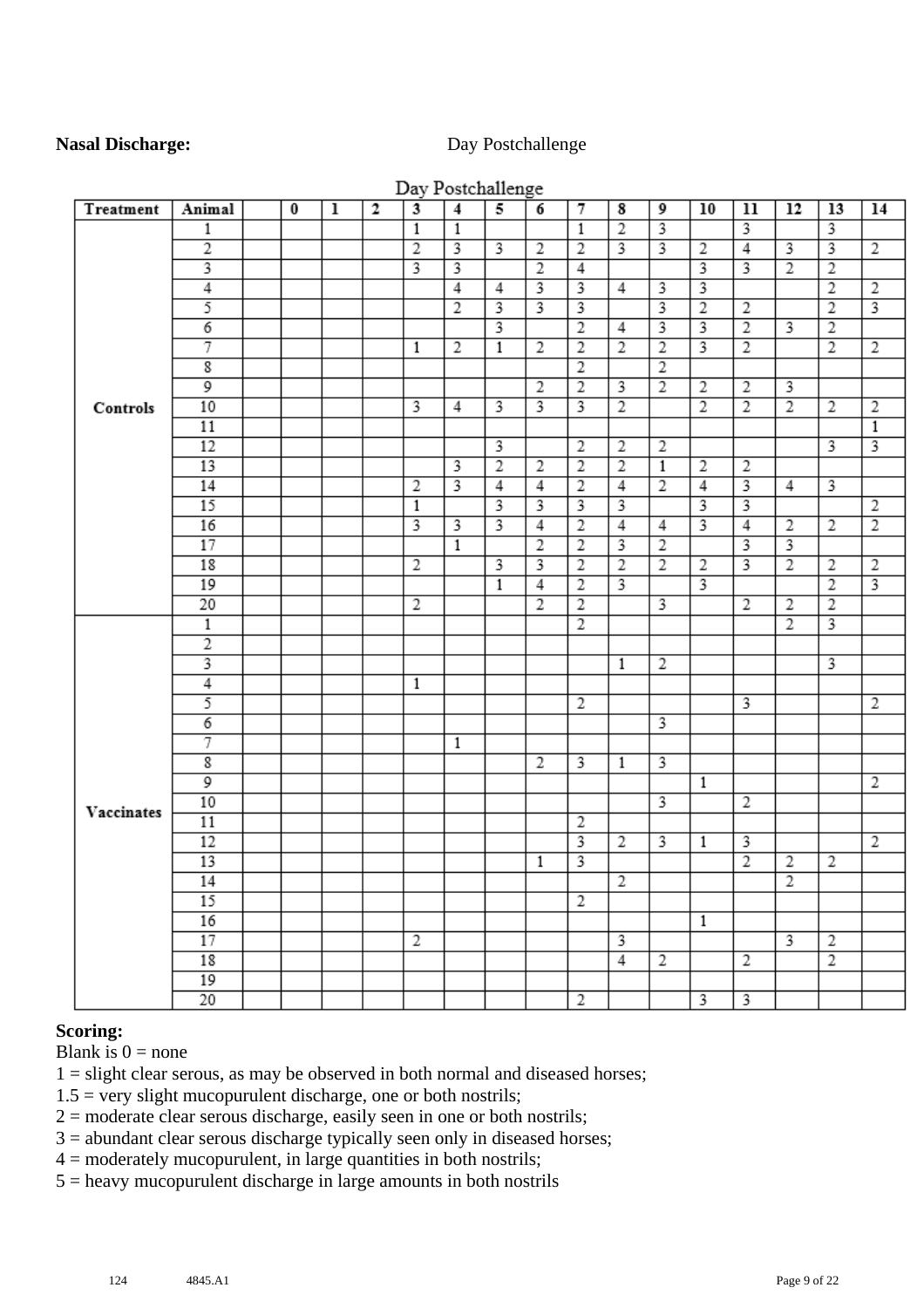| <b>Study Type</b>              | Efficacy                                                         |
|--------------------------------|------------------------------------------------------------------|
| <b>Pertaining to</b>           | Equine influenza virus                                           |
| <b>Study Purpose</b>           | Demonstration of 6-month duration of immunity against            |
|                                | respiratory disease caused by equine influenza                   |
| <b>Product Administration</b>  | Two doses, administered intramuscularly, 21 days apart.          |
|                                | Vaccinates received test product, and controls received          |
|                                | adjuvanted diluent.                                              |
| <b>Study Animals</b>           | 30 horses (20 vaccinates, 10 controls), 5-6 months of age        |
| <b>Challenge Description</b>   | Influenza A/eq/Ohio/2003 administered 184 days post-final        |
|                                | vaccination                                                      |
| <b>Interval observed after</b> | Horses were observed daily for 10 days post-challenge            |
| challenge                      |                                                                  |
| <b>Results</b>                 | See tables at the end of document for data.                      |
|                                |                                                                  |
|                                | <b>Clinical Signs:</b>                                           |
|                                | An animal was considered positive (affected by challenge) if the |
|                                | animal exhibited:                                                |
|                                | Fever (temperature > $102.5$ °F), OR<br>$\bullet$                |
|                                | Nasal discharge (moderate serous discharge or<br>$\bullet$       |
|                                | mucopurulent discharge), OR                                      |
|                                | Ocular discharge<br>$\bullet$                                    |
|                                |                                                                  |
|                                | A total of 9/10 (90%) controls were positive as compared to only |
|                                | $9/20$ (45%) vaccinates.                                         |
|                                |                                                                  |
|                                | There were no adverse reactions to vaccine administration at any |
|                                | timepoint.                                                       |
|                                |                                                                  |
| <b>USDA Approval Date</b>      | September 7, 2010                                                |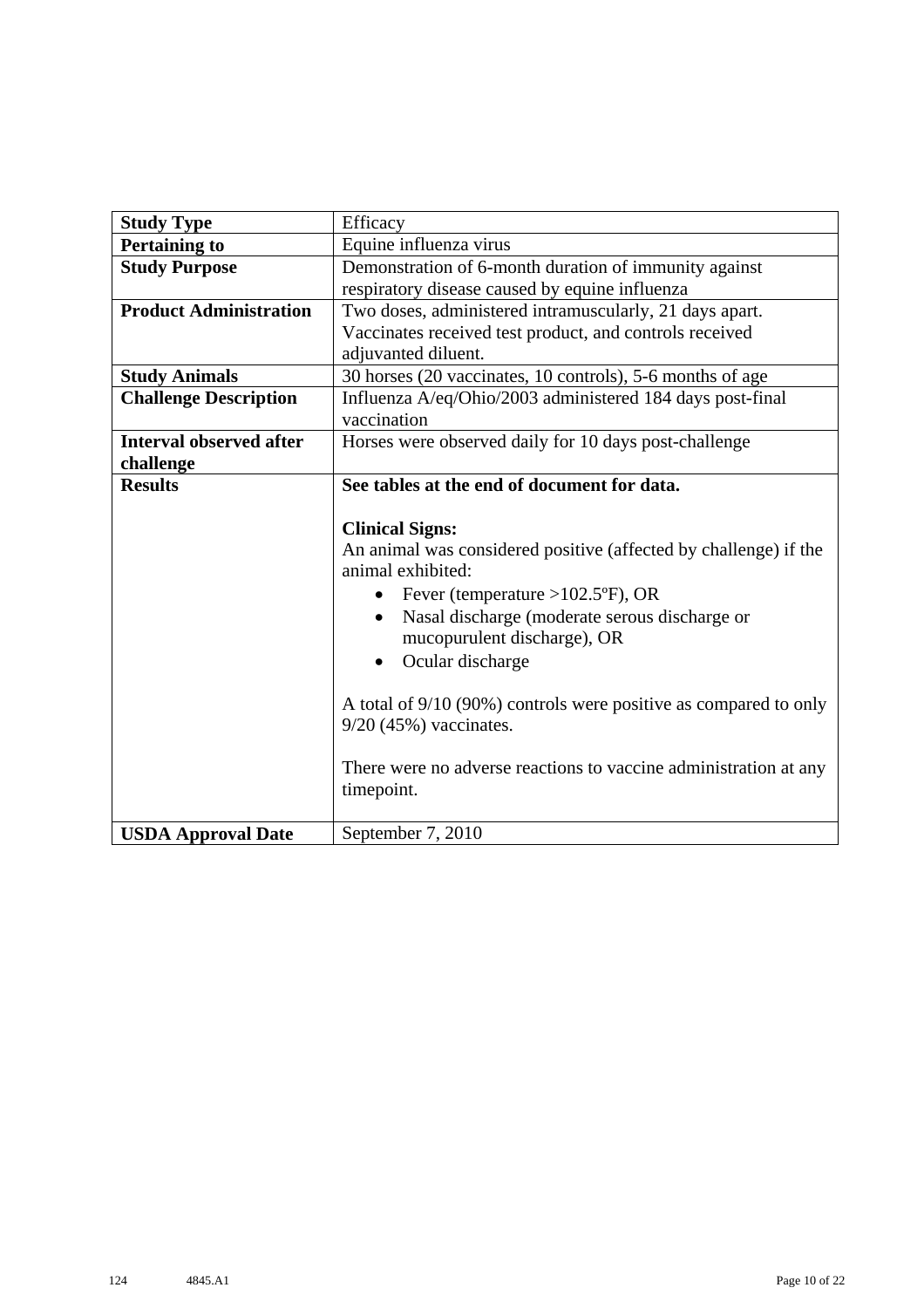|                  |                      |           |              |              |                                  |                                  | <b>Days Post-challenge</b>       |                                  |                                  |                                  |                                  |                                  |
|------------------|----------------------|-----------|--------------|--------------|----------------------------------|----------------------------------|----------------------------------|----------------------------------|----------------------------------|----------------------------------|----------------------------------|----------------------------------|
| <b>Treatment</b> | <b>Clinical Sign</b> | $\pmb{0}$ | $\mathbf{1}$ | $\mathbf{2}$ | 3                                | $\overline{\mathbf{4}}$          | 5                                | 6                                | $\overline{\mathbf{z}}$          | 8                                | $\boldsymbol{9}$                 | 10                               |
| <b>Controls</b>  |                      |           |              |              |                                  |                                  |                                  |                                  |                                  |                                  |                                  |                                  |
|                  | Fever                |           |              |              |                                  |                                  |                                  |                                  |                                  |                                  |                                  |                                  |
| $\mathbf 1$      | Nasal discharge      |           |              |              |                                  |                                  | $\ddot{}$                        | $\boldsymbol{+}$                 | $\begin{array}{c} + \end{array}$ | $\begin{array}{c} + \end{array}$ |                                  |                                  |
|                  | Ocular discharge     |           |              |              |                                  |                                  | $\pmb{+}$                        |                                  |                                  | $\ddot{}$                        |                                  | $\ddot{}$                        |
|                  | Fever                |           |              |              |                                  |                                  |                                  |                                  |                                  |                                  |                                  |                                  |
| $\overline{2}$   | Nasal discharge      |           |              | $\ddot{}$    |                                  |                                  | $\ddot{}$                        |                                  | $\mathbf +$                      | $\ddot{}$                        | $\ddot{}$                        |                                  |
|                  | Ocular discharge     |           |              |              |                                  |                                  | $\ddot{}$                        | $\boldsymbol{+}$                 |                                  |                                  | $\ddot{}$                        | $\ddag$                          |
|                  | Fever                |           |              |              |                                  |                                  |                                  |                                  |                                  |                                  |                                  |                                  |
| 3                | Nasal discharge      |           |              |              |                                  |                                  |                                  | $\begin{array}{c} + \end{array}$ |                                  | $\ddot{}$                        |                                  |                                  |
|                  | Ocular discharge     |           |              | $\pmb{+}$    |                                  |                                  | $\ddot{}$                        |                                  |                                  | $\ddot{}$                        |                                  | $\ddot{}$                        |
|                  | Fever                |           |              |              |                                  |                                  |                                  |                                  |                                  |                                  |                                  |                                  |
| 4                | Nasal discharge      |           |              |              |                                  |                                  |                                  |                                  |                                  |                                  |                                  |                                  |
|                  | Ocular discharge     |           |              |              |                                  |                                  | $\ddot{}$                        | $\ddot{}$                        | $\ddot{}$                        |                                  |                                  | $\ddot{}$                        |
|                  | Fever                |           |              |              |                                  |                                  |                                  |                                  |                                  |                                  |                                  |                                  |
| 5                | Nasal discharge      |           |              |              |                                  | $\ddot{}$                        | $\begin{array}{c} + \end{array}$ | $\boldsymbol{+}$                 | $\begin{array}{c} + \end{array}$ | $\ddot{}$                        | $\ddot{}$                        |                                  |
|                  | Ocular discharge     |           |              |              |                                  |                                  |                                  |                                  |                                  |                                  |                                  |                                  |
|                  | Fever                |           |              |              |                                  |                                  |                                  |                                  |                                  |                                  |                                  |                                  |
| 6                | Nasal discharge      |           |              |              |                                  | $\ddot{}$                        |                                  |                                  | $\ddot{}$                        |                                  | $\ddot{}$                        | $\ddot{}$                        |
|                  | Ocular discharge     |           |              |              |                                  |                                  |                                  |                                  |                                  |                                  |                                  | $\begin{array}{c} + \end{array}$ |
|                  | Fever                |           |              |              |                                  |                                  |                                  |                                  |                                  |                                  |                                  |                                  |
| $\overline{7}$   | Nasal discharge      |           |              | $\ddot{}$    |                                  |                                  | $\ddot{}$                        |                                  | $\mathbf +$                      |                                  |                                  | $\ddot{}$                        |
|                  | Ocular discharge     |           |              | $\ddot{}$    |                                  |                                  |                                  | $\ddot{}$                        |                                  |                                  |                                  |                                  |
|                  | Fever                |           |              |              |                                  |                                  |                                  |                                  | $\begin{array}{c} + \end{array}$ |                                  |                                  |                                  |
| 8                | Nasal discharge      |           |              |              |                                  |                                  | $\ddot{}$                        | $\boldsymbol{+}$                 | $\ddag$                          |                                  |                                  | $\ddot{}$                        |
|                  | Ocular discharge     |           |              | $\ddot{}$    | $\begin{array}{c} + \end{array}$ |                                  | $\ddot{}$                        | $\begin{array}{c} + \end{array}$ |                                  |                                  |                                  | $\begin{array}{c} + \end{array}$ |
|                  | Fever                |           |              |              |                                  |                                  |                                  |                                  |                                  |                                  |                                  |                                  |
| 9                | Nasal discharge      |           |              |              |                                  |                                  |                                  |                                  |                                  |                                  |                                  |                                  |
|                  | Ocular discharge     |           |              |              |                                  |                                  |                                  |                                  |                                  |                                  |                                  |                                  |
|                  | Fever                |           |              |              |                                  |                                  |                                  |                                  |                                  |                                  |                                  |                                  |
| 10               | Nasal discharge      |           |              |              |                                  |                                  | $\ddot{}$                        | $\begin{array}{c} + \end{array}$ | $\ddot{}$                        | $\ddot{}$                        | $\pmb{+}$                        |                                  |
|                  | Ocular discharge     |           |              |              |                                  | $\begin{array}{c} + \end{array}$ | $\ddot{}$                        |                                  | $\begin{array}{c} + \end{array}$ | $\begin{array}{c} + \end{array}$ | $\begin{array}{c} + \end{array}$ |                                  |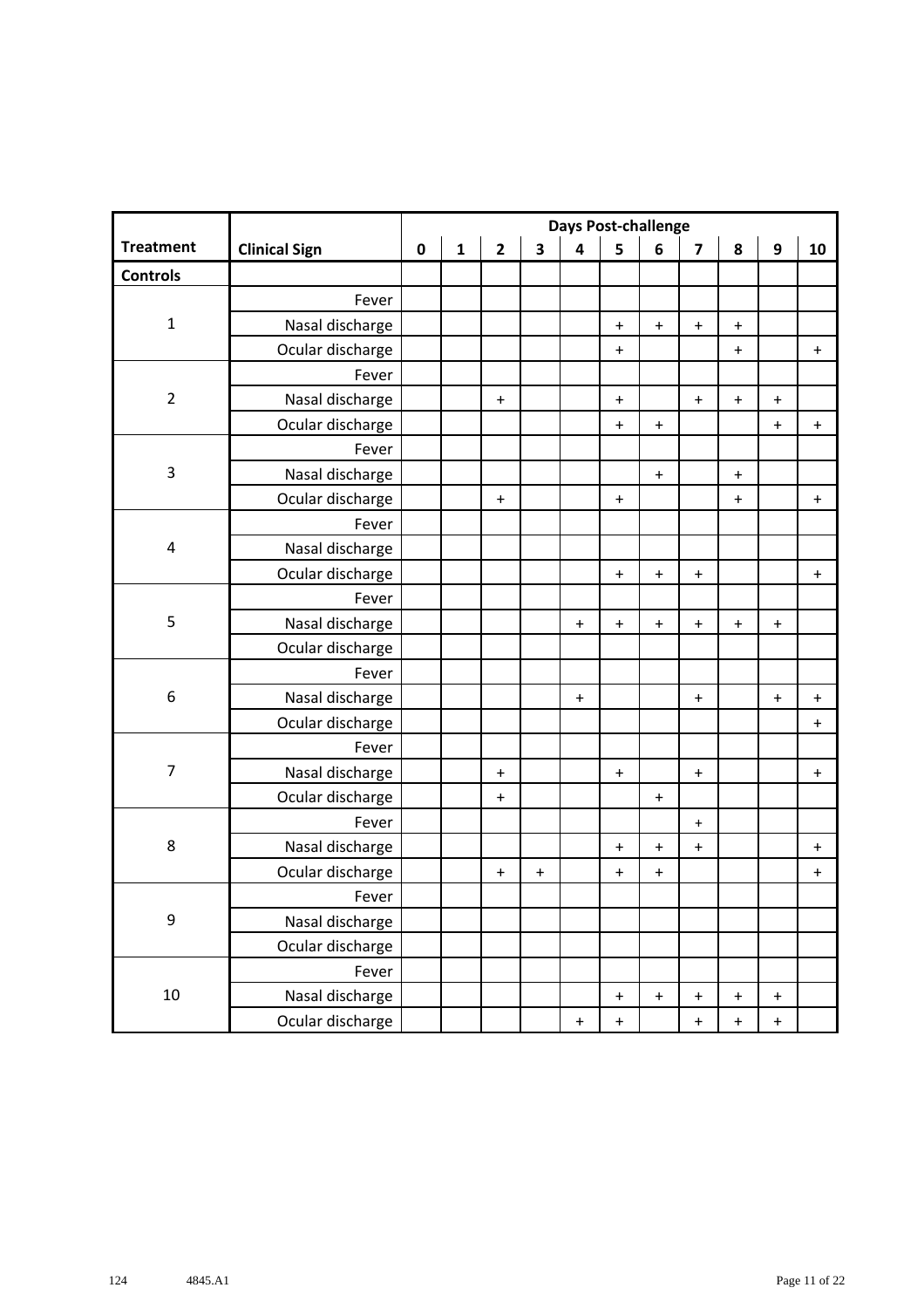|                   |                      | <b>Days Post-challenge</b> |              |                |                         |                         |                  |           |                                  |                                  |                                  |             |  |
|-------------------|----------------------|----------------------------|--------------|----------------|-------------------------|-------------------------|------------------|-----------|----------------------------------|----------------------------------|----------------------------------|-------------|--|
| <b>Treatment</b>  | <b>Clinical Sign</b> | $\pmb{0}$                  | $\mathbf{1}$ | $\overline{2}$ | $\overline{\mathbf{3}}$ | $\overline{\mathbf{4}}$ | 5                | 6         | $\overline{\mathbf{z}}$          | 8                                | 9                                | 10          |  |
| <b>Vaccinates</b> |                      |                            |              |                |                         |                         |                  |           |                                  |                                  |                                  |             |  |
|                   | Fever                |                            |              |                |                         |                         |                  |           |                                  |                                  |                                  |             |  |
| $\mathbf 1$       | Nasal discharge      |                            |              |                |                         |                         |                  |           |                                  |                                  |                                  |             |  |
|                   | Ocular discharge     |                            |              |                |                         |                         |                  |           |                                  |                                  |                                  |             |  |
|                   | Fever                |                            |              |                |                         |                         |                  |           |                                  |                                  |                                  |             |  |
| $\overline{2}$    | Nasal discharge      |                            |              |                |                         |                         |                  |           |                                  |                                  |                                  |             |  |
|                   | Ocular discharge     |                            |              |                |                         |                         |                  |           |                                  |                                  |                                  |             |  |
|                   | Fever                |                            |              |                |                         |                         |                  |           |                                  |                                  |                                  |             |  |
| $\mathsf 3$       | Nasal discharge      |                            |              |                |                         |                         |                  |           |                                  |                                  |                                  |             |  |
|                   | Ocular discharge     |                            |              |                |                         |                         | $\ddot{}$        |           |                                  | $\ddot{}$                        | $\ddot{}$                        |             |  |
|                   | Fever                |                            |              |                |                         |                         |                  |           |                                  |                                  |                                  |             |  |
| 4                 | Nasal discharge      |                            |              |                |                         |                         |                  |           | $\begin{array}{c} + \end{array}$ |                                  |                                  |             |  |
|                   | Ocular discharge     |                            |              |                |                         |                         |                  |           |                                  |                                  |                                  |             |  |
|                   | Fever                |                            |              |                |                         |                         |                  |           |                                  |                                  |                                  |             |  |
| $\mathsf S$       | Nasal discharge      |                            |              |                |                         |                         |                  |           |                                  |                                  |                                  |             |  |
|                   | Ocular discharge     |                            |              |                |                         |                         |                  |           |                                  |                                  |                                  |             |  |
|                   | Fever                |                            |              |                |                         |                         |                  |           |                                  |                                  |                                  |             |  |
| 6                 | Nasal discharge      |                            |              |                |                         |                         |                  |           |                                  |                                  |                                  |             |  |
|                   | Ocular discharge     |                            |              |                |                         |                         |                  |           |                                  |                                  |                                  |             |  |
|                   | Fever                |                            |              |                |                         |                         |                  |           |                                  |                                  |                                  |             |  |
| $\overline{7}$    | Nasal discharge      |                            |              |                |                         |                         |                  |           |                                  |                                  |                                  |             |  |
|                   | Ocular discharge     |                            |              |                |                         |                         |                  |           |                                  |                                  |                                  |             |  |
|                   | Fever                |                            |              |                |                         |                         |                  |           |                                  |                                  |                                  |             |  |
| $\,8\,$           | Nasal discharge      |                            |              |                |                         |                         |                  |           |                                  |                                  |                                  |             |  |
|                   | Ocular discharge     |                            |              |                |                         |                         |                  |           |                                  |                                  |                                  |             |  |
|                   | Fever                |                            |              |                |                         |                         |                  |           |                                  |                                  |                                  |             |  |
| 9                 | Nasal discharge      |                            |              |                |                         |                         |                  |           |                                  |                                  |                                  |             |  |
|                   | Ocular discharge     |                            |              |                |                         |                         |                  |           |                                  |                                  |                                  |             |  |
|                   | Fever                |                            |              |                |                         |                         | $\boldsymbol{+}$ |           |                                  |                                  |                                  |             |  |
| 10                | Nasal discharge      |                            |              |                |                         |                         |                  | $\ddot{}$ | $\mathbf +$                      |                                  |                                  |             |  |
|                   | Ocular discharge     |                            |              |                |                         |                         |                  |           |                                  | $\ddot{}$                        |                                  | $\mathbf +$ |  |
|                   | Fever                |                            |              |                |                         |                         |                  |           |                                  |                                  |                                  |             |  |
| $11\,$            | Nasal discharge      |                            |              |                |                         |                         | $\ddot{}$        |           |                                  | $\begin{array}{c} + \end{array}$ | $\begin{array}{c} + \end{array}$ | $\ddot{}$   |  |
|                   | Ocular discharge     |                            |              |                |                         |                         |                  |           |                                  |                                  |                                  |             |  |
|                   | Fever                |                            |              |                |                         |                         |                  |           |                                  |                                  |                                  |             |  |
| 12                | Nasal discharge      |                            |              |                |                         |                         |                  |           |                                  | $\ddot{}$                        |                                  |             |  |
|                   | Ocular discharge     |                            |              |                |                         |                         |                  |           |                                  |                                  |                                  |             |  |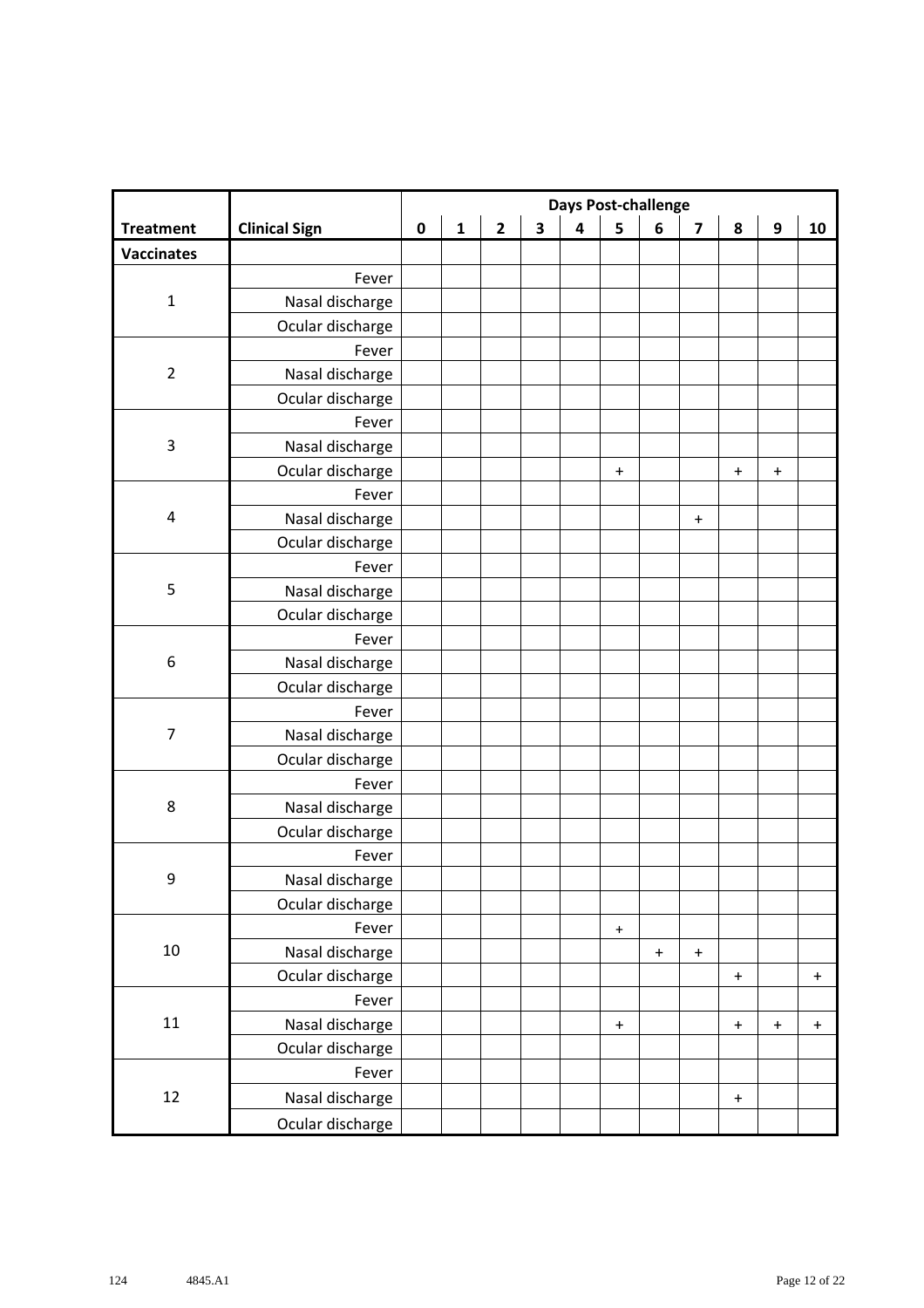|                   |                      | <b>Days Post-challenge</b> |              |                |                         |                         |           |                                  |                                  |           |                  |           |
|-------------------|----------------------|----------------------------|--------------|----------------|-------------------------|-------------------------|-----------|----------------------------------|----------------------------------|-----------|------------------|-----------|
| <b>Treatment</b>  | <b>Clinical Sign</b> | $\mathbf 0$                | $\mathbf{1}$ | $\overline{2}$ | $\overline{\mathbf{3}}$ | $\overline{\mathbf{4}}$ | 5         | 6                                | $\overline{\mathbf{z}}$          | 8         | $\boldsymbol{9}$ | 10        |
| <b>Vaccinates</b> |                      |                            |              |                |                         |                         |           |                                  |                                  |           |                  |           |
|                   | Fever                |                            |              |                |                         |                         |           |                                  |                                  |           |                  |           |
| 13                | Nasal discharge      |                            |              |                |                         | $\boldsymbol{+}$        |           |                                  |                                  |           |                  | $\ddot{}$ |
|                   | Ocular discharge     |                            |              |                |                         |                         |           |                                  |                                  |           |                  |           |
|                   | Fever                |                            |              |                |                         |                         |           |                                  |                                  |           |                  |           |
| 14                | Nasal discharge      |                            |              |                |                         |                         |           |                                  |                                  |           |                  |           |
|                   | Ocular discharge     |                            |              |                |                         |                         |           |                                  |                                  |           |                  |           |
|                   | Fever                |                            |              |                |                         |                         |           |                                  |                                  |           |                  |           |
| 15                | Nasal discharge      |                            |              |                |                         |                         |           |                                  |                                  |           |                  |           |
|                   | Ocular discharge     |                            |              |                |                         |                         | $\pmb{+}$ |                                  | $\begin{array}{c} + \end{array}$ |           |                  |           |
|                   | Fever                |                            |              |                |                         |                         |           |                                  |                                  |           |                  |           |
| 16                | Nasal discharge      |                            |              |                |                         |                         |           | $\ddot{}$                        |                                  |           |                  |           |
|                   | Ocular discharge     |                            |              |                |                         |                         |           |                                  |                                  |           |                  |           |
|                   | Fever                |                            |              |                |                         |                         |           |                                  |                                  |           |                  |           |
| 17                | Nasal discharge      |                            |              |                |                         |                         |           |                                  |                                  |           |                  |           |
|                   | Ocular discharge     |                            |              |                |                         |                         |           |                                  |                                  |           |                  |           |
|                   | Fever                |                            |              |                |                         |                         |           |                                  |                                  |           |                  |           |
| 18                | Nasal discharge      |                            |              |                |                         |                         |           |                                  |                                  |           |                  |           |
|                   | Ocular discharge     |                            |              |                |                         |                         |           |                                  |                                  |           |                  |           |
|                   | Fever                |                            |              |                |                         |                         |           |                                  |                                  |           |                  |           |
| 19                | Nasal discharge      |                            |              |                |                         |                         |           | $\begin{array}{c} + \end{array}$ |                                  | $\ddot{}$ |                  |           |
|                   | Ocular discharge     |                            |              |                |                         |                         |           |                                  |                                  |           |                  |           |
|                   | Fever                |                            |              |                |                         |                         |           |                                  |                                  |           |                  |           |
| 20                | Nasal discharge      |                            |              |                |                         |                         |           |                                  |                                  |           |                  |           |
|                   | Ocular discharge     |                            |              |                |                         |                         |           |                                  |                                  |           |                  |           |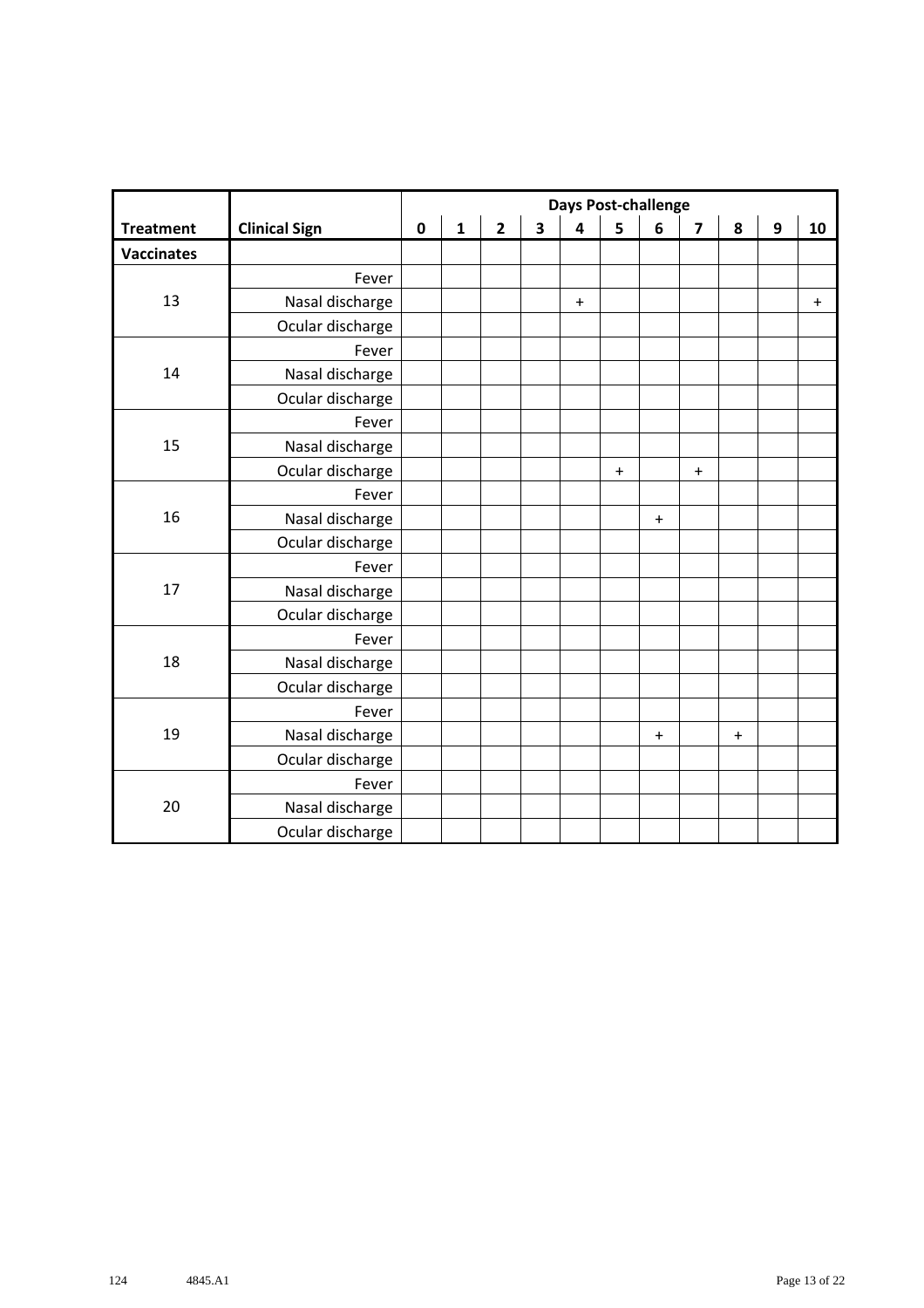| <b>Study Type</b>     | Efficacy                                                                     |
|-----------------------|------------------------------------------------------------------------------|
| Pertaining to         | Equine influenza virus                                                       |
| <b>Study Purpose</b>  | Demonstration of efficacy against respiratory disease and shedding caused    |
|                       | by equine influenza                                                          |
| <b>Product</b>        | Two doses, administered intramuscularly, 21 days apart.                      |
| <b>Administration</b> |                                                                              |
| <b>Study Animals</b>  | 37 horses (18 vaccinates, 19 controls), approximately 9-10 months of age     |
| <b>Challenge</b>      | Influenza A/eq/Ohio/2003 administered 3 weeks post-final vaccination         |
| <b>Description</b>    |                                                                              |
| <b>Interval</b>       | Horses were observed, and nasal swabs were collected, daily for 15 days      |
| observed after        | post-challenge.                                                              |
| challenge             |                                                                              |
| <b>Results</b>        | See tables at the end of document for data.                                  |
|                       |                                                                              |
|                       | <b>Clinical Signs:</b>                                                       |
|                       | An animal was considered positive (affected by challenge) if the animal      |
|                       | exhibited the following at any post-challenge observation point:             |
|                       | • Fever (temperature $\geq$ 102.5°F), OR                                     |
|                       | • Ocular discharge, OR                                                       |
|                       | • Nasal discharge (very slight mucopurulent discharge, or worse)             |
|                       | <b>Duration</b> of disease was calculated from the date the animal was first |
|                       | observed to be positive to the date of last positive observation for that    |
|                       | animal. Based on this calculation, the median duration of disease for the    |
|                       | controls was determined to be 11 days as compared to 3 days for the          |
|                       | vaccinates.                                                                  |
|                       |                                                                              |
|                       | Nasal shedding of influenza virus was evaluated through nasal swab virus     |
|                       | isolation results. An animal was considered positive if virus was isolated   |
|                       | from nasal swabs on one or more occasions following challenge.               |
|                       |                                                                              |
|                       | $0/18$ vaccinates shed virus and $12/19$ controls shed virus.                |
|                       |                                                                              |
|                       | There were no adverse reactions to vaccine administration at any timepoint.  |
| <b>USDA</b>           | April 8, 2013                                                                |
| <b>Approval Date</b>  |                                                                              |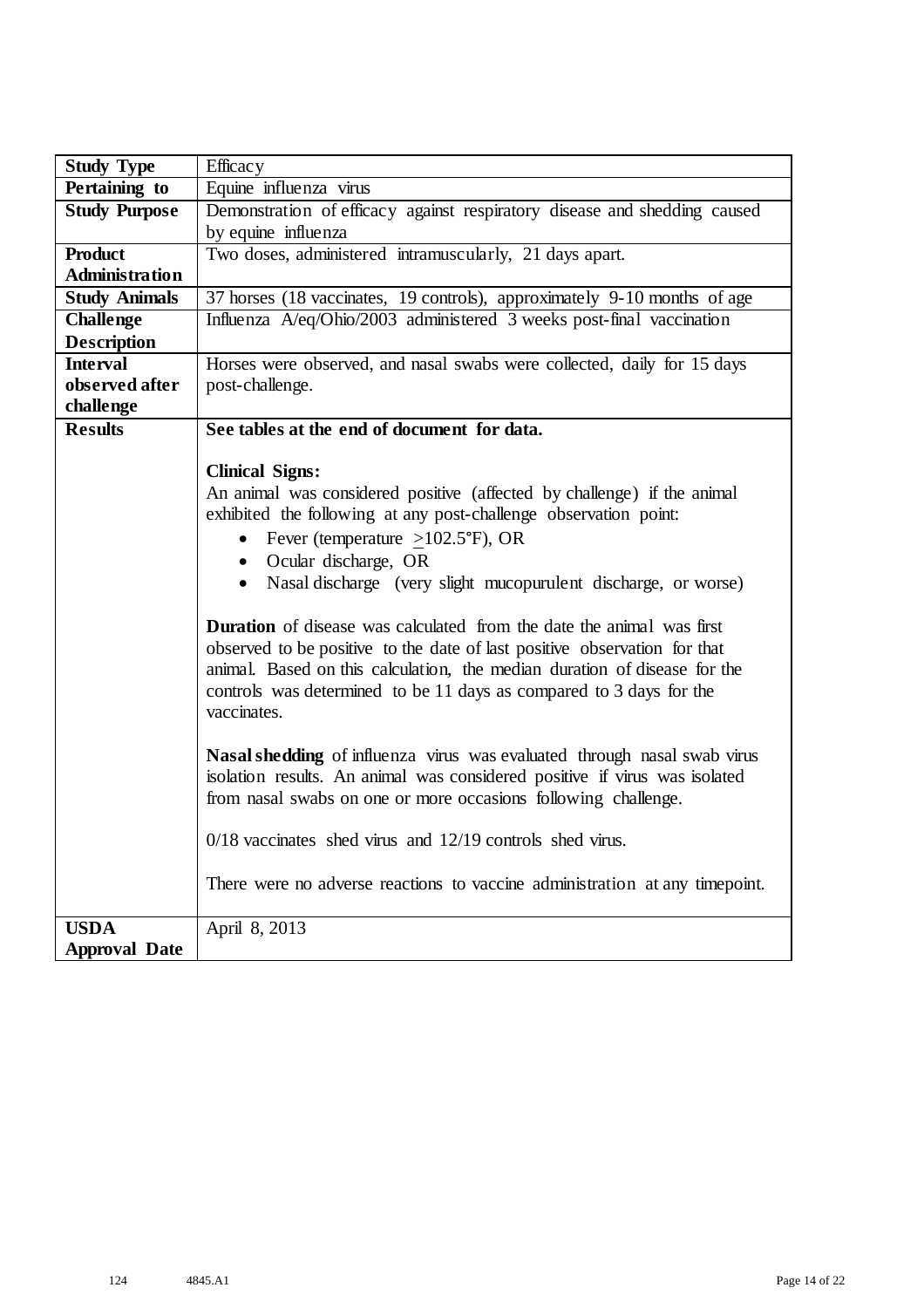

**Ocular Discharge:** 0=none; 1=mild to moderate; 2=severe

**Nasal Discharge**: 0=none; 1=slight clear serous, as may be observed in both normal and diseased horses; 1.5=very slight mucopurulent discharge, one or both nostrils; 2=moderate clear serous discharge, easily seen in one or both nostrils; 3=Abundant clear serous discharge typically seen only in diseased horses; 4=moderately mucopurulent, in large quantities in both nostrils; 5=heavy mucopurulent discharge in large amounts in both nostrils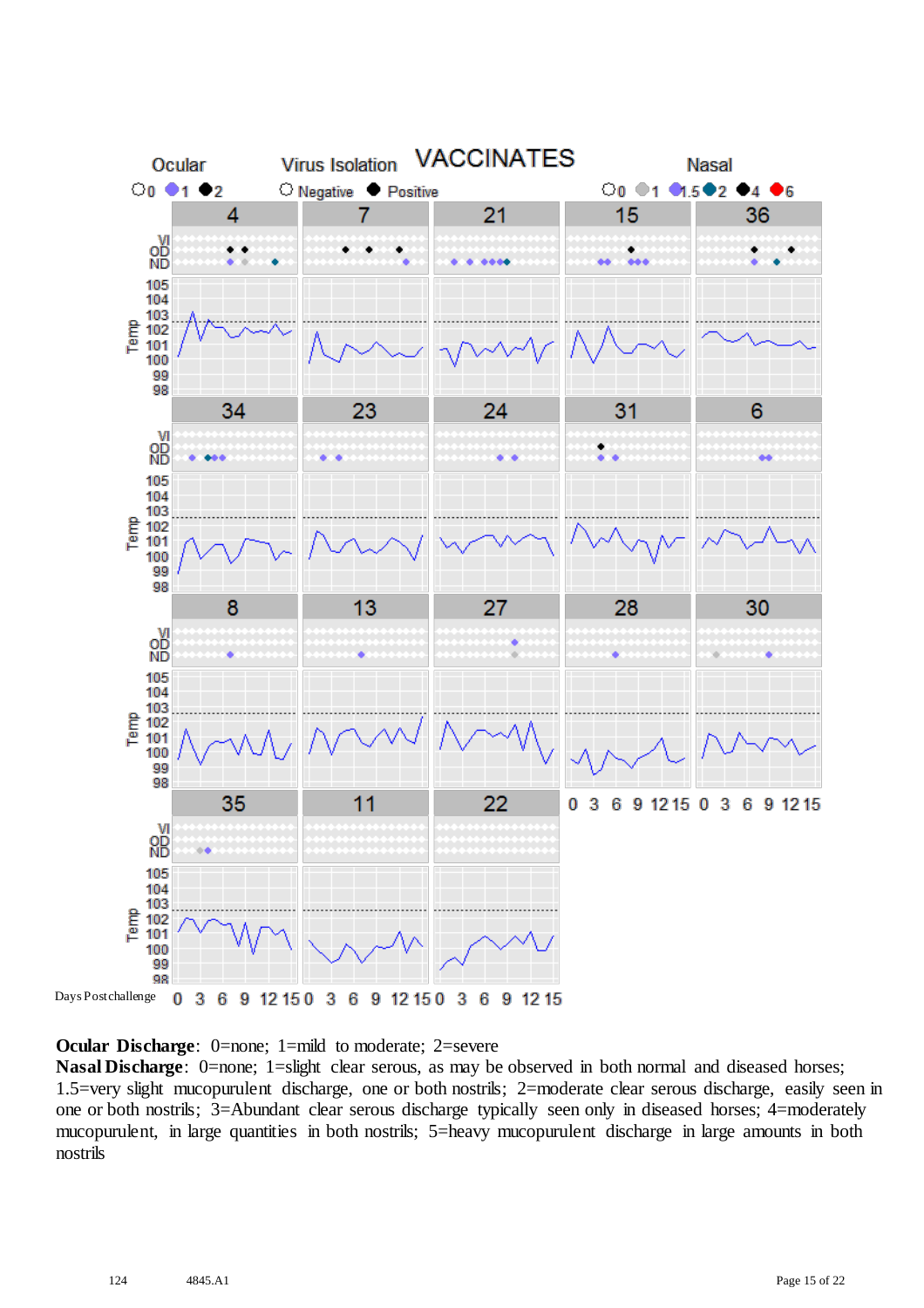

**Ocular Discharge:** 0=none; 1=mild to moderate; 2=severe

**Nasal Discharge**: 0=none; 1=slight clear serous, as may be observed in both normal and diseased horses; 1.5=very slight mucopurulent discharge, one or both nostrils; 2=moderate clear serous discharge, easily seen in one or both nostrils; 3=Abundant clear serous discharge typically seen only in diseased horses; 4=moderately mucopurulent, in large quantities in both nostrils; 5=heavy mucopurulent discharge in large amounts in both nostrils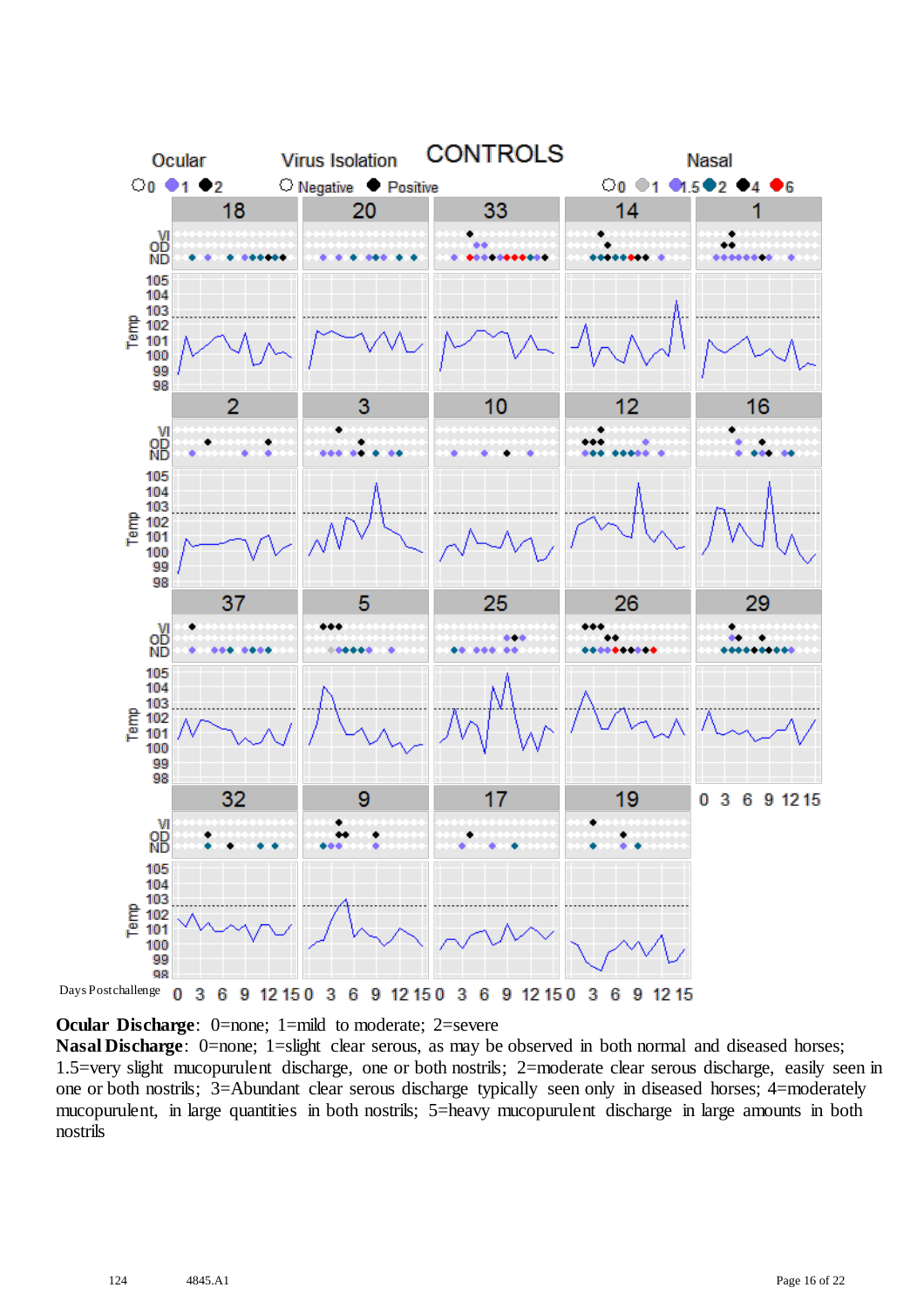| <b>Study Type</b>              | Efficacy                                                                                                                                                                                                                                                                                                                                                                                                                                              |
|--------------------------------|-------------------------------------------------------------------------------------------------------------------------------------------------------------------------------------------------------------------------------------------------------------------------------------------------------------------------------------------------------------------------------------------------------------------------------------------------------|
| <b>Pertaining to</b>           | Equine influenza                                                                                                                                                                                                                                                                                                                                                                                                                                      |
| <b>Study Purpose</b>           | Demonstration of efficacy against respiratory disease caused by                                                                                                                                                                                                                                                                                                                                                                                       |
|                                | equine influenza A2 strain Richmond 07                                                                                                                                                                                                                                                                                                                                                                                                                |
| <b>Product Administration</b>  | Two doses, administered intramuscularly, 21 days apart                                                                                                                                                                                                                                                                                                                                                                                                |
| <b>Study Animals</b>           | 20 horses (20 vaccinates), 12 months of age                                                                                                                                                                                                                                                                                                                                                                                                           |
| <b>Challenge Description</b>   | Not applicable                                                                                                                                                                                                                                                                                                                                                                                                                                        |
| <b>Interval observed after</b> | Not applicable                                                                                                                                                                                                                                                                                                                                                                                                                                        |
| challenge                      |                                                                                                                                                                                                                                                                                                                                                                                                                                                       |
| <b>Results</b>                 | This product class allows the manufacturer to update micro-<br>organisms in this vaccine under expedited procedures to respond to<br>emerging needs. Abbreviated data to support influenza strain<br>updates to the product composition were evaluated by USDA-<br>APHIS and found to be acceptable based on regulations and<br>policies at the time of approval. Full vaccination-challenge studies<br>may not have been required for these updates. |
| <b>USDA Approval Date</b>      | February 2, 2012                                                                                                                                                                                                                                                                                                                                                                                                                                      |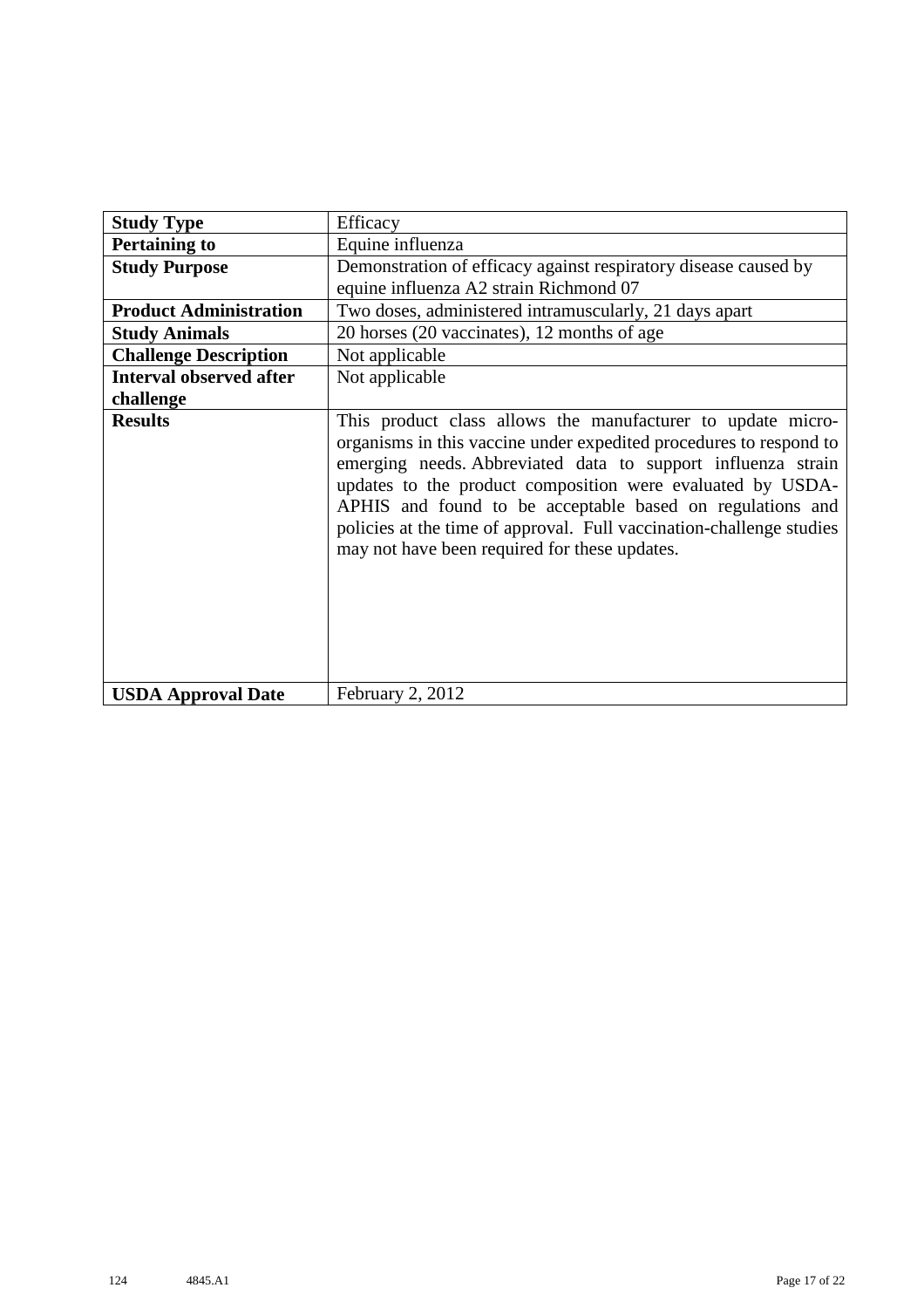| <b>Study Type</b>              | Efficacy                                                                                                                                                                                                                                                                                                                                                                                                                                              |
|--------------------------------|-------------------------------------------------------------------------------------------------------------------------------------------------------------------------------------------------------------------------------------------------------------------------------------------------------------------------------------------------------------------------------------------------------------------------------------------------------|
| <b>Pertaining to</b>           | Equine influenza                                                                                                                                                                                                                                                                                                                                                                                                                                      |
| <b>Study Purpose</b>           | Demonstration of efficacy against respiratory disease caused by                                                                                                                                                                                                                                                                                                                                                                                       |
|                                | equine influenza A2 strain Kentucky 95                                                                                                                                                                                                                                                                                                                                                                                                                |
| <b>Product Administration</b>  | Two doses, administered intramuscularly, 21 days apart                                                                                                                                                                                                                                                                                                                                                                                                |
| <b>Study Animals</b>           | 20 horses (20 vaccinates), 12 months of age                                                                                                                                                                                                                                                                                                                                                                                                           |
| <b>Challenge Description</b>   | Not applicable                                                                                                                                                                                                                                                                                                                                                                                                                                        |
| <b>Interval observed after</b> | Not applicable                                                                                                                                                                                                                                                                                                                                                                                                                                        |
| challenge                      |                                                                                                                                                                                                                                                                                                                                                                                                                                                       |
| <b>Results</b>                 | This product class allows the manufacturer to update micro-<br>organisms in this vaccine under expedited procedures to respond to<br>emerging needs. Abbreviated data to support influenza strain<br>updates to the product composition were evaluated by USDA-<br>APHIS and found to be acceptable based on regulations and<br>policies at the time of approval. Full vaccination-challenge studies<br>may not have been required for these updates. |
| <b>USDA Approval Date</b>      | February 2, 2012                                                                                                                                                                                                                                                                                                                                                                                                                                      |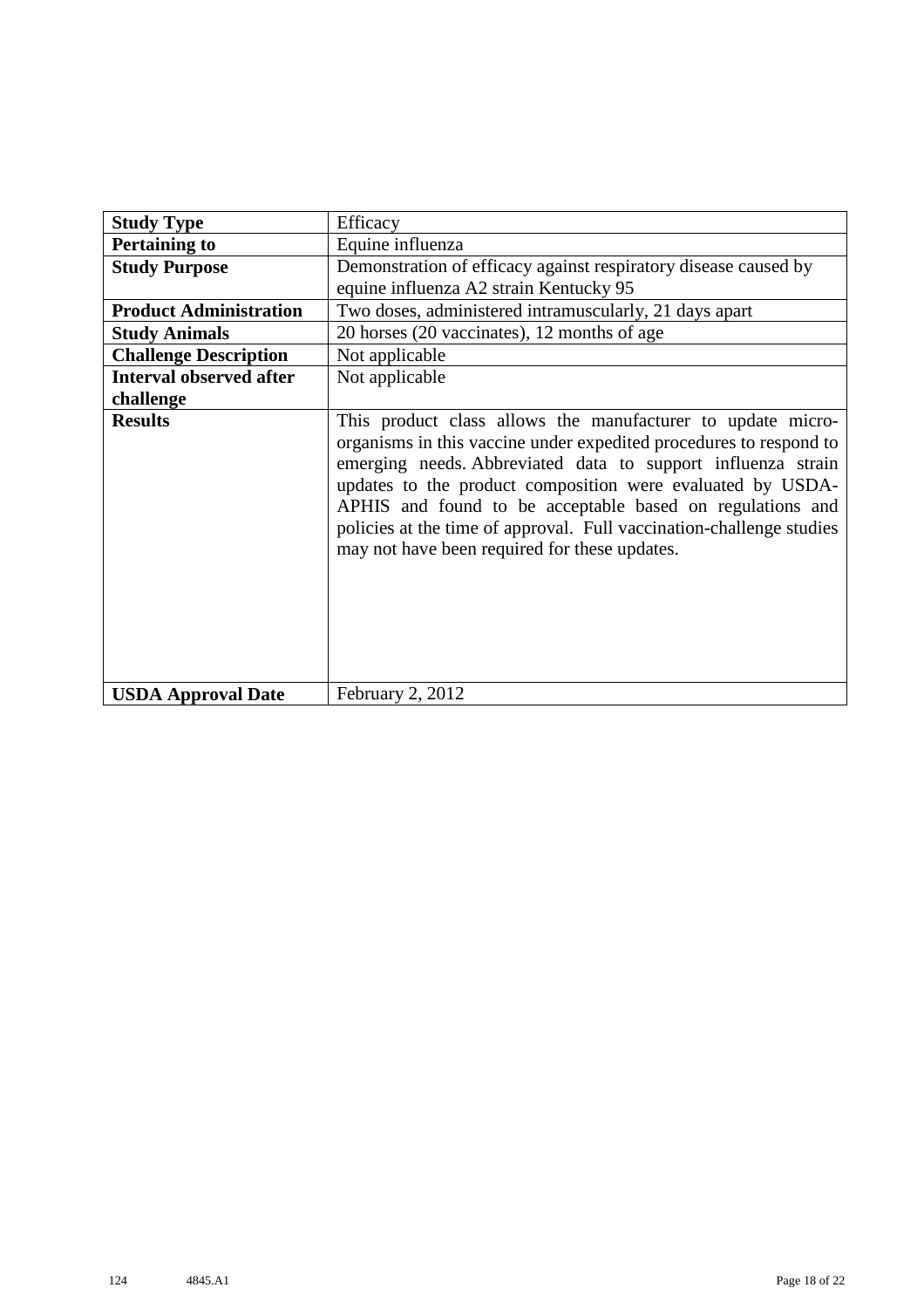| <b>Study Type</b>                      | Safety                                       |                  |                                                                                       |                                          |                               |            |                      |  |
|----------------------------------------|----------------------------------------------|------------------|---------------------------------------------------------------------------------------|------------------------------------------|-------------------------------|------------|----------------------|--|
| <b>Pertaining to</b>                   | All fractions                                |                  |                                                                                       |                                          |                               |            |                      |  |
| <b>Study Purpose</b>                   |                                              |                  | To demonstrate safety under field conditions at three different test sites            |                                          |                               |            |                      |  |
| <b>Product</b>                         |                                              |                  | 2 doses given intramuscularly 21 days apart                                           |                                          |                               |            |                      |  |
| <b>Administration</b>                  |                                              |                  |                                                                                       |                                          |                               |            |                      |  |
| <b>Study Animals</b>                   |                                              |                  | 622 horses vaccinated with two doses including:                                       |                                          |                               |            |                      |  |
|                                        |                                              |                  | 203-two to four month-old foals                                                       |                                          |                               |            |                      |  |
|                                        |                                              |                  | 19-five to seven month-old foals                                                      |                                          |                               |            |                      |  |
|                                        | 400-1 year or older horses<br>Not Applicable |                  |                                                                                       |                                          |                               |            |                      |  |
| <b>Challenge</b><br><b>Description</b> |                                              |                  |                                                                                       |                                          |                               |            |                      |  |
| <b>Interval</b>                        |                                              |                  | Horses were observed on Days 0, 1 and 3 following the first vaccination and           |                                          |                               |            |                      |  |
| observed after                         |                                              |                  | on Days 1, 3 and 7 following the second vaccination for systemic and local            |                                          |                               |            |                      |  |
| vaccination                            | injection site reactions.                    |                  |                                                                                       |                                          |                               |            |                      |  |
| <b>Results</b>                         |                                              |                  | There were no systemic reactions observed at any of the three sites. Local            |                                          |                               |            |                      |  |
|                                        |                                              |                  | injection site reactions are summarized below.                                        |                                          |                               |            |                      |  |
|                                        |                                              |                  |                                                                                       |                                          |                               |            |                      |  |
|                                        | North Dakota Site:                           |                  |                                                                                       |                                          | <b>Transient</b>              |            |                      |  |
|                                        | <b>Summary</b>                               | <b>Total</b>     | <b>Number</b>                                                                         |                                          |                               |            | <b>Number Normal</b> |  |
|                                        |                                              | <b>Number</b>    | with 2 doses                                                                          | <b>Injection Site</b><br><b>Swelling</b> |                               |            |                      |  |
|                                        | Age                                          |                  |                                                                                       | $1st$ dose                               | $2nd$ dose                    | $1st$ dose | $2nd$ dose           |  |
|                                        | $2-4$ mo                                     | 149              | 149                                                                                   | $\theta$                                 | $\mathbf{0}$                  | 149        | 149                  |  |
|                                        | $5-7$ mo                                     | $\boldsymbol{0}$ | $\overline{0}$                                                                        | n/a                                      | n/a                           | n/a        | n/a                  |  |
|                                        | 8-11 mo                                      | $\overline{0}$   | $\overline{0}$                                                                        | n/a                                      | n/a                           | n/a        | n/a                  |  |
|                                        | $1 yr-5yr$                                   | 23               | 23                                                                                    | $\overline{0}$                           | $\mathbf{0}$                  | 23         | 23                   |  |
|                                        | $6-15$ yr                                    | 121              | 121                                                                                   | $\overline{0}$                           | $\mathbf{0}$                  | 121        | 121                  |  |
|                                        | $>16 \text{ yr}$                             | 3                | 3                                                                                     | $\boldsymbol{0}$                         | $\mathbf{0}$                  | 3          | 3                    |  |
|                                        | <b>Total</b>                                 | 296              | 296                                                                                   | $\bf{0}$                                 | $\boldsymbol{0}$              | 296        | 296                  |  |
|                                        | California Site:                             |                  |                                                                                       |                                          |                               |            |                      |  |
|                                        |                                              | <b>Total</b>     | <b>Number</b>                                                                         |                                          | <b>Transient</b>              |            |                      |  |
|                                        | <b>Summary</b>                               | <b>Number</b>    | with 2 doses                                                                          |                                          | <b>Injection Site</b>         |            | <b>Number Normal</b> |  |
|                                        | Age                                          |                  |                                                                                       | $1st$ dose                               | <b>Swelling</b><br>$2nd$ dose | $1st$ dose | $2nd$ dose           |  |
|                                        | $2-4$ mo                                     | $\overline{0}$   | $\boldsymbol{0}$                                                                      | n/a                                      | n/a                           | n/a        | n/a                  |  |
|                                        | $5-7$ mo                                     | 5                | 5                                                                                     | $\Omega$                                 | $\theta$                      | 5          | 5                    |  |
|                                        | $8-11$ mo                                    | $\overline{0}$   | $\boldsymbol{0}$                                                                      | n/a                                      | n/a                           | n/a        | n/a                  |  |
|                                        | $1 yr-5yr$                                   | 25               | 25                                                                                    | $\boldsymbol{0}$                         | $\overline{4}$                | 25         | 21                   |  |
|                                        | $6-15$ yr                                    | 15               | 15                                                                                    | $\boldsymbol{0}$                         | 3                             | 15         | 12                   |  |
|                                        | $>16$ yr                                     | 6                | 6                                                                                     | $\overline{0}$                           | 1                             | 6          | 5                    |  |
|                                        | <b>Total</b>                                 | 51               | 51                                                                                    | $\bf{0}$                                 | $8*$                          | 51         | 43                   |  |
|                                        |                                              |                  | *Postvaccination reactions were minimal. The reported reactions were mild, transient, |                                          |                               |            |                      |  |
|                                        | non-painful injection swellings.             |                  |                                                                                       |                                          |                               |            |                      |  |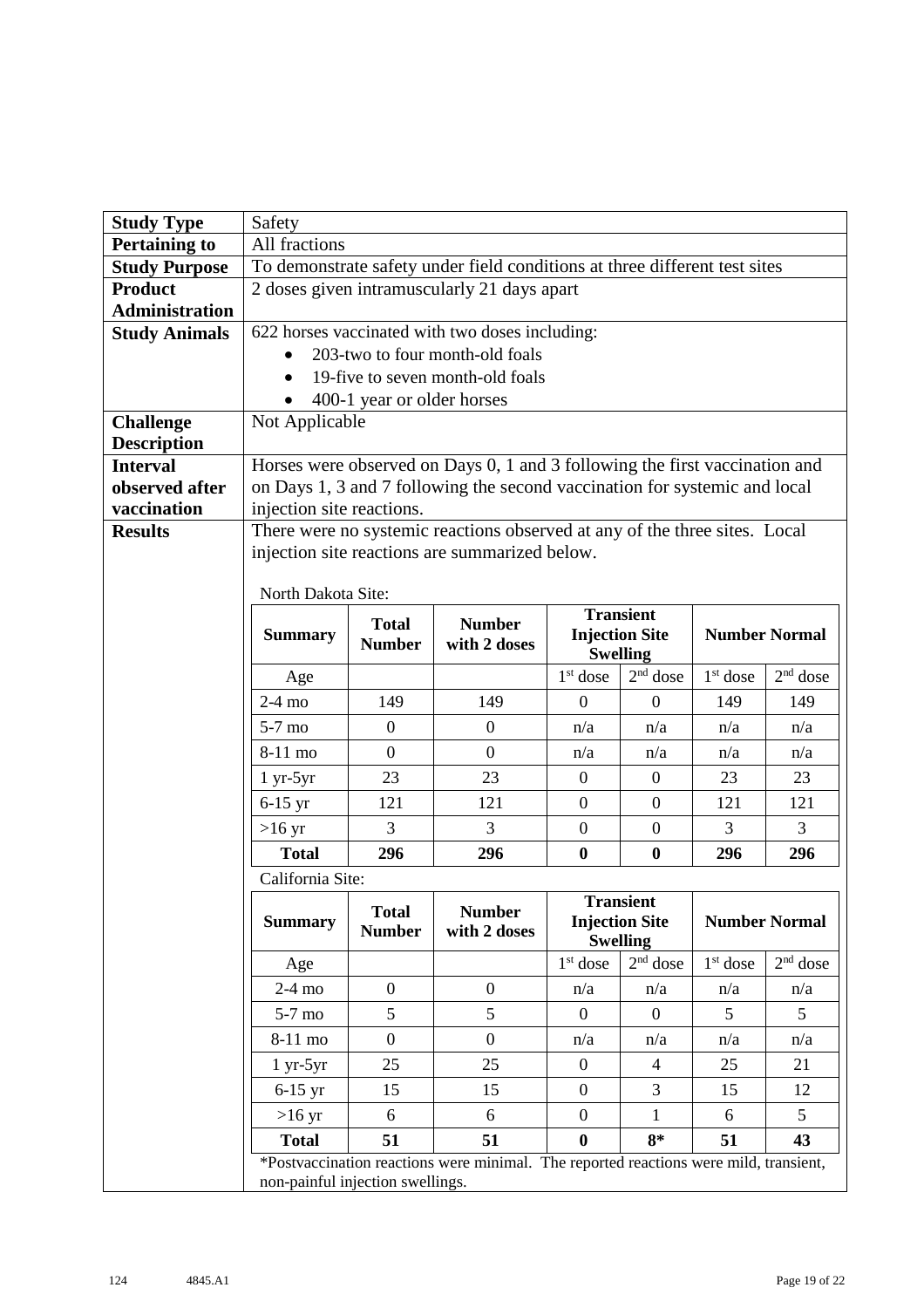|                                     | Missouri Site:                   |                               |                                                                                                                                                                                                                              |                |                                                              |                      |                      |  |
|-------------------------------------|----------------------------------|-------------------------------|------------------------------------------------------------------------------------------------------------------------------------------------------------------------------------------------------------------------------|----------------|--------------------------------------------------------------|----------------------|----------------------|--|
|                                     | <b>Summary</b>                   | <b>Total</b><br><b>Number</b> | <b>Number</b><br>with 2 doses                                                                                                                                                                                                |                | <b>Transient</b><br><b>Injection Site</b><br><b>Swelling</b> | <b>Number Normal</b> |                      |  |
|                                     | Age                              |                               |                                                                                                                                                                                                                              | $1st$ dose     | $2nd$ dose                                                   | $1st$ dose           | $2nd$ dose           |  |
|                                     | $2-4$ mo                         | 55                            | 54                                                                                                                                                                                                                           | $\mathbf{0}$   | $\overline{0}$                                               | 55                   | 54                   |  |
|                                     | $5-7$ mo                         | 15                            | 14                                                                                                                                                                                                                           | $\overline{0}$ | $\Omega$                                                     | 15                   | 14                   |  |
|                                     | 8-11 mo                          | $\overline{0}$                | $\overline{0}$                                                                                                                                                                                                               | n/a            | n/a                                                          | n/a                  | n/a                  |  |
|                                     | $1 yr-5yr$                       | 134                           | 132                                                                                                                                                                                                                          | $\mathbf{0}$   | $\mathbf{0}$                                                 | 134                  | 132                  |  |
|                                     | $6-15$ yr                        | 68                            | 68                                                                                                                                                                                                                           | $\mathbf{0}$   | $\boldsymbol{0}$                                             | 68                   | 68                   |  |
|                                     | $>16$ yr                         | $\overline{7}$                | $\overline{7}$                                                                                                                                                                                                               | $\overline{0}$ | $\boldsymbol{0}$                                             | $\overline{7}$       | $\tau$               |  |
|                                     | <b>Total</b>                     | 279                           | 275                                                                                                                                                                                                                          | $\bf{0}$       | $\bf{0}$                                                     | 279                  | 275                  |  |
|                                     | <b>Total Across Three Sites:</b> |                               |                                                                                                                                                                                                                              |                |                                                              |                      |                      |  |
|                                     | <b>Site</b>                      | <b>Total</b><br><b>Number</b> | <b>Number</b><br>with 2 doses                                                                                                                                                                                                |                | <b>Transient</b><br><b>Injection Site</b><br><b>Swelling</b> |                      | <b>Number Normal</b> |  |
|                                     |                                  |                               |                                                                                                                                                                                                                              | $1st$ dose     | $2nd$ dose                                                   | $1st$ dose           | $2nd$ dose           |  |
|                                     | North<br>Dakota                  | 296                           | 296                                                                                                                                                                                                                          | $\mathbf{0}$   | $\theta$                                                     | 296                  | 296                  |  |
|                                     | California                       | 51                            | 51                                                                                                                                                                                                                           | $\theta$       | $8*$                                                         | 51                   | 43                   |  |
|                                     | Missouri                         | 279                           | 275                                                                                                                                                                                                                          | $\overline{0}$ | $\Omega$                                                     | 279                  | 275                  |  |
|                                     | <b>Total</b>                     | 626                           | 622                                                                                                                                                                                                                          | $\bf{0}$       | $8*$                                                         | 626                  | 614                  |  |
|                                     |                                  |                               | *Postvaccination reactions were minimal and described as mild, transient, non-painful<br>swellings after the second vaccination in eight (8) older, heavily vaccinated horses.<br>There were no systemic reactions observed. |                |                                                              |                      |                      |  |
| <b>USDA</b><br><b>Approval Date</b> | February 14, 2012                |                               |                                                                                                                                                                                                                              |                |                                                              |                      |                      |  |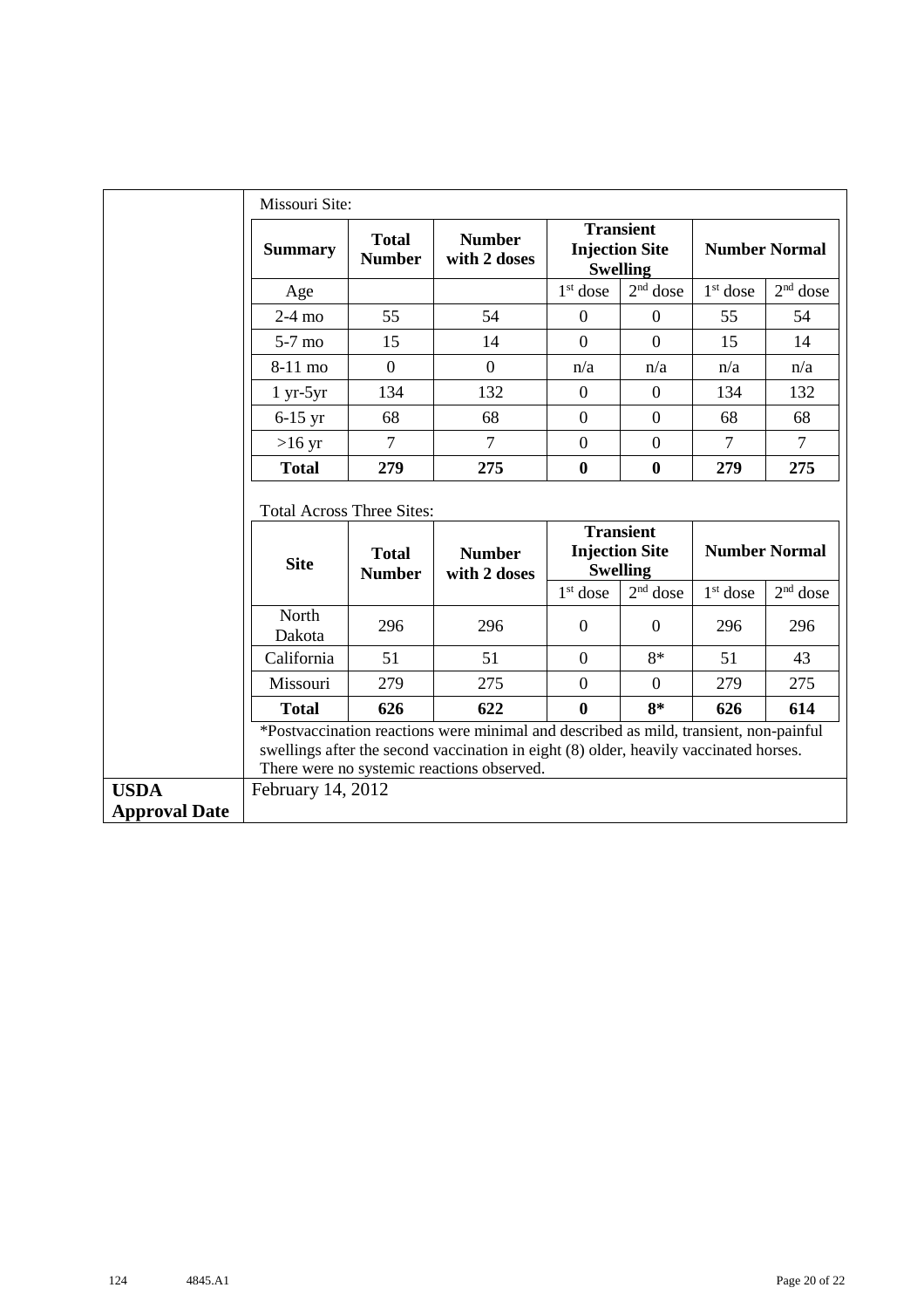| <b>Study Type</b>        | Safety                                                                      |
|--------------------------|-----------------------------------------------------------------------------|
| <b>Pertaining to</b>     | All fractions                                                               |
| <b>Study Purpose</b>     | To demonstrate safety in pregnant mares under field conditions at           |
|                          | two different test sites                                                    |
| <b>Product</b>           | Two intramuscular doses, given 16-28 days apart. 54 pregnant mares          |
| <b>Administration</b>    | were injected with placebo and 325 pregnant mares were vaccinated           |
|                          | with test product.                                                          |
| <b>Study Animals</b>     | Three hundred seventy-nine pregnant mares at two locations were             |
|                          | included in the study. The mares were confirmed to be pregnant by           |
|                          | serum hormonal evaluation on the day of the first vaccination.              |
| <b>Challenge</b>         | Not applicable                                                              |
| <b>Description</b>       |                                                                             |
| <b>Interval observed</b> | $1st$ and $2nd$ trimester: Mares observed immediately after vaccination     |
| after vaccination        | and daily for overall health and for abortion. Resulting foals were         |
|                          | observed daily for 7 days following birth.                                  |
|                          | 3 <sup>rd</sup> trimester: Mares observed immediately after vaccination and |
|                          | daily for overall health and for abortion. Resulting foals were             |
|                          | observed daily for 30 days following birth.                                 |
| <b>Results</b>           | Results shown on next page                                                  |